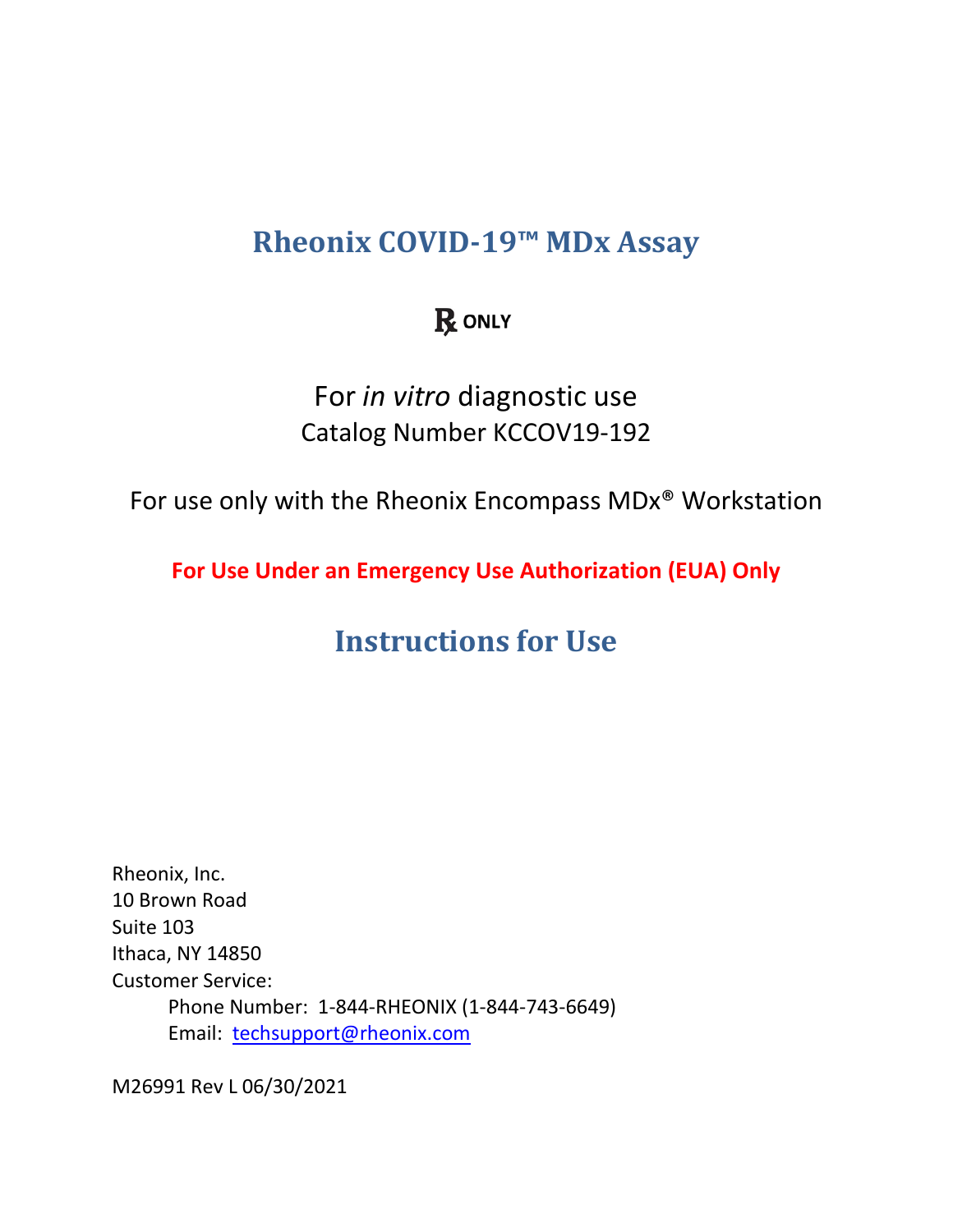## **Table of Contents**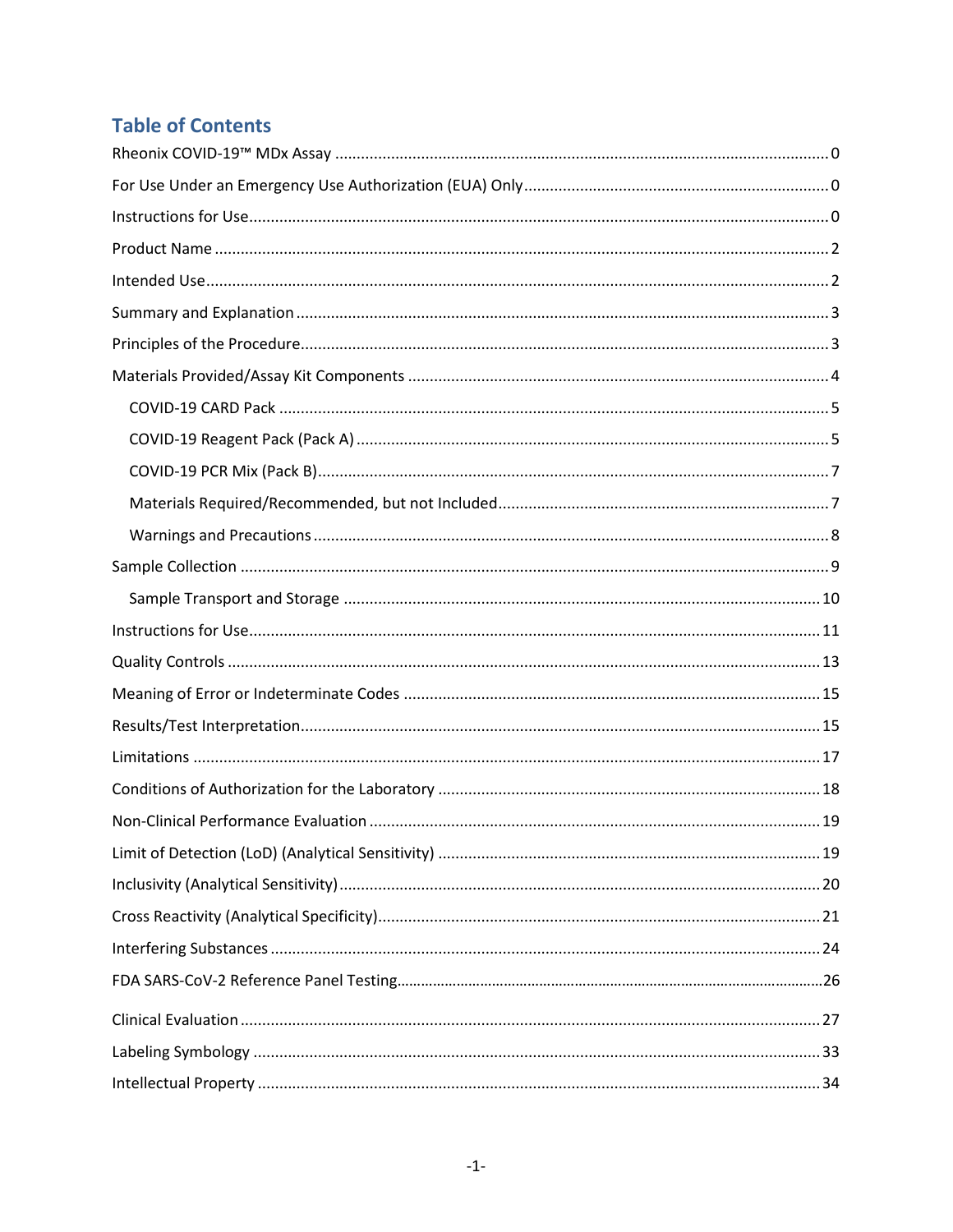### <span id="page-2-0"></span>**Product Name**

Rheonix COVID-19™ MDx Assay

#### <span id="page-2-1"></span>**Intended Use**

The Rheonix COVID-19™ MDx Assay is an endpoint RT-PCR assay intended for the qualitative detection of nucleic acid from SARS-CoV-2 in nasopharyngeal swabs, oropharyngeal (throat) swabs, anterior nasal swabs, mid-turbinate nasal swabs, nasal washes, nasal aspirates and bronchoalveolar lavage (BAL) fluid from individuals who are suspected of COVID-19 by their healthcare provider.

The Rheonix COVID-19 MDx Assay is also for use with saliva specimens collected without preservatives in a sterile tube in a healthcare setting from individuals who are suspected of COVID-19 by their healthcare provider.

Testing is limited to laboratories certified under the Clinical Laboratory Improvement Amendments of 1988 (CLIA), 42 U.S.C. §263a, that meet requirements to perform high complexity tests.

Results are for the identification of SARS-CoV-2 RNA. The SARS-CoV-2 RNA is generally detectable in saliva and respiratory specimens during the acute phase of infection. Positive results are indicative of the presence of SARS-CoV-2 RNA; clinical correlation with patient history and other diagnostic information is necessary to determine patient infection status. The agent detected may not be the definite cause of disease. Positive results do not rule out bacterial infection or co-infection with other viruses. Laboratories within the United States and its territories are required to report all results to the appropriate public health authorities.

Negative results do not preclude SARS-CoV-2 infection and should not be used as the sole basis for patient management decisions. Negative results must be combined with clinical observations, patient history, and epidemiological information. Negative results for SARS-CoV-2 RNA from saliva should be confirmed by testing of an alternative specimen type, if clinically indicated.

The Rheonix COVID-19 MDx Assay is intended for use by qualified clinical laboratory personnel specifically instructed and trained in the techniques of PCR and *in vitro* diagnostic procedures.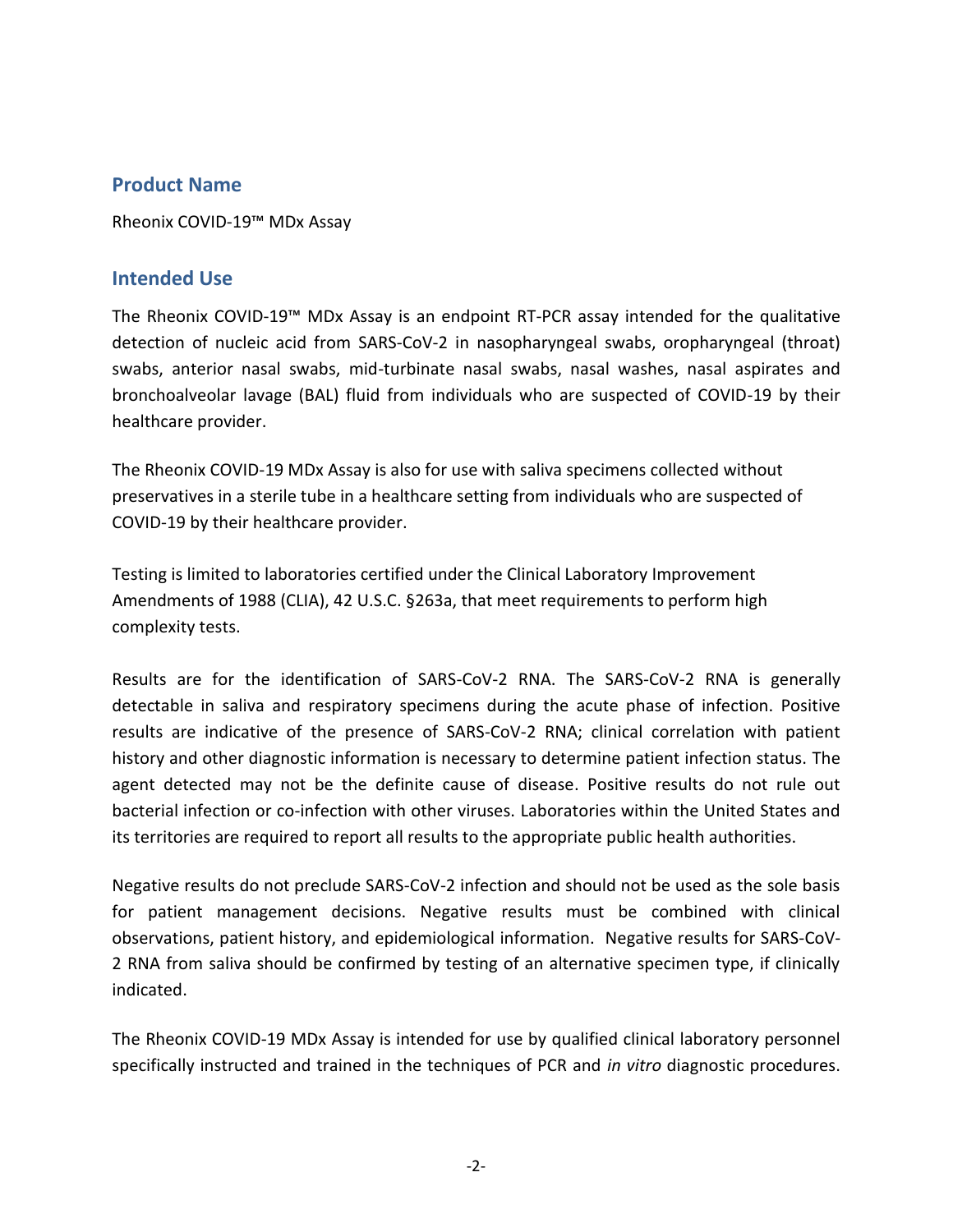The Rheonix COVID-19 MDx Assay is only for use under the Food and Drug Administration's Emergency Use Authorization.

#### <span id="page-3-0"></span>**Summary and Explanation**

Information below derived from the US Centers for Disease Control and Prevention (CDC) and the World Health Organization (WHO) websites.

#### <https://www.cdc.gov/coronavirus/2019-ncov/index.html>

#### [https://www.who.int/health-topics/coronavirus#tab=tab\\_1](https://www.who.int/health-topics/coronavirus#tab=tab_1)

Coronaviruses are a group of viruses found in humans and other mammals. They are enveloped, single-stranded, positive sense RNA viruses. The novel 2019 coronavirus, now referred to as SARS-CoV-2 is a beta coronavirus similar to MERS-CoV and SARS-CoV and causes respiratory illness referred to as COVID-19 disease. Symptoms include fever, cough and shortness of breath and may appear 2-14 days after exposure. The majority of people will exhibit mild or moderate respiratory symptoms and will recover without specific treatment. Some patients have presented with acute respiratory infection symptoms during the early stage of disease and it has been identified that individuals with underlying health conditions including diabetes, cardiovascular disease, chronic respiratory disease and cancer are more likely to progress to serious disease.

As cases began spreading around the world, on January 30, 2020, the World Health Organization (WHO) declared the outbreak a public health emergency of international concern. On January 31, 2020 the US Health and Human Services Department declared a public health emergency for the United States. Finally, on March 11, 2020, the WHO declared SARS-CoV-2 a global pandemic.

## <span id="page-3-1"></span>**Principles of the Procedure**

The Rheonix COVID-19 MDx Assay is an *in vitro* diagnostic test capable of detecting the presence of SARS-CoV-2 RNA in saliva specimens, nasopharyngeal swabs, oropharyngeal (throat) swabs, anterior nasal swabs, mid-turbinate nasal swabs, nasal washes, nasal aspirates and bronchoalveolar lavage (BAL) fluid samples. The assay uses proprietary Rheonix CARD® cartridge technology that provides a microfluidic network complete with pumps, valves, and reaction chambers for automated assay performance. Each CARD cartridge provides assay chambers for four separate clinical specimens or control samples. The Rheonix Encompass MDx Workstation can simultaneously process 6 CARD cartridges, for a total of up to 24 samples (22 specimens and 2 external controls), per test run. All residual liquids are contained within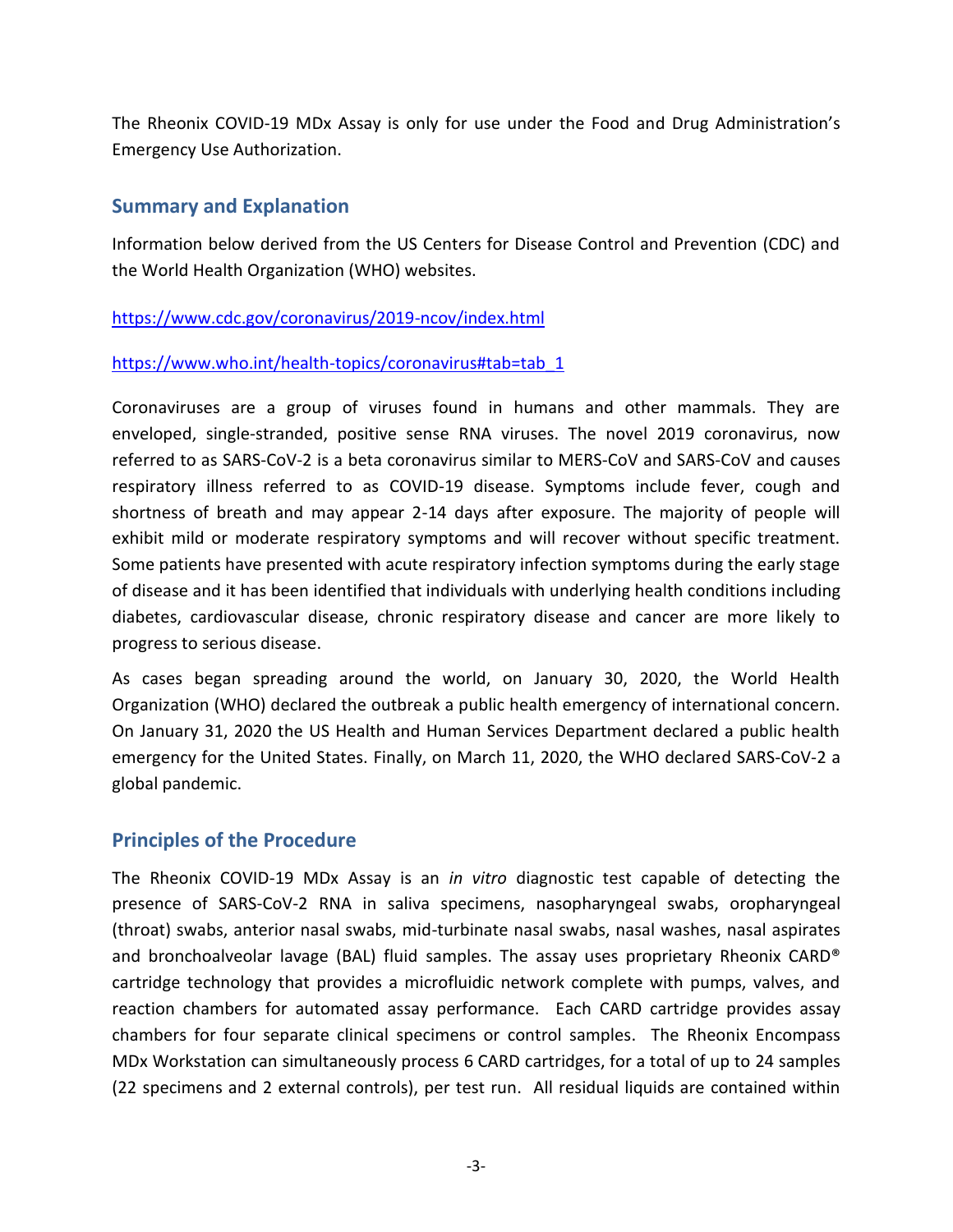the device and discarded with the Rheonix COVID-19 MDx Assay consumables, thus optimizing work flow and minimizing cross contamination.

After clinical specimens are obtained using saliva, nasopharyngeal swabs, oropharyngeal (throat) swabs, anterior nasal swabs, mid-turbinate nasal swabs, nasal washes and nasal aspirates samples, they are transferred into sample tubes containing Rheonix 4X Sample Buffer where cell lysis begins. Once loaded into the CARD cartridge, additional cell lysis and RNA purification steps automatically take place. To detect SARS-CoV-2 RNA PCR amplification of nucleic acid sequences corresponding to one target site called N1 of the nucleocapsid protein gene sequence is completed. In all cases, the target gene is amplified in the presence of biotintagged primers and the resulting amplicons denatured and flowed over the low-density array of capture probes contained within the CARD cartridge. Following incubation with streptavidin conjugated horseradish peroxidase and substrate, color precipitated spots are detected and analyzed via the onboard image capture system and results provided by the workstation's software for the target microorganism (Figure 1 and Table 1).



**Figure 1. Flowchart for Rheonix COVID-19 MDx Assay.** All steps, performed automatically on the Encompass MDx workstation are shown.

| Symbol on run report | <b>Symbol meaning</b>                             |  |  |
|----------------------|---------------------------------------------------|--|--|
|                      | Positive (POS) result with the COVID-19 MDx assay |  |  |
|                      | Negative (NEG) result with the COVID-19 MDx assay |  |  |
|                      | Error (ERR)                                       |  |  |
|                      | Indeterminate (IND)                               |  |  |

**Table 1. Overview of results and the corresponding symbols generated by Workstation software** 

#### <span id="page-4-0"></span>**Materials Provided/Assay Kit Case Components**

The Rheonix COVID-19 MDx case can be divided into 3 parts, the assay kit, the PCR mix (Pack B), and the accessories kit. Specific components provided are outlined below. The Assay Kit Case contains 8 assay kits and each assay kit has sufficient volume of reagents to analyze up to 24 samples (22 specimens and 2 external controls) in a single run. Each assay kit contains two packs of COVID-19 CARD Packs (with 3 cartridges in each pack) and one COVID-19 Reagent Pack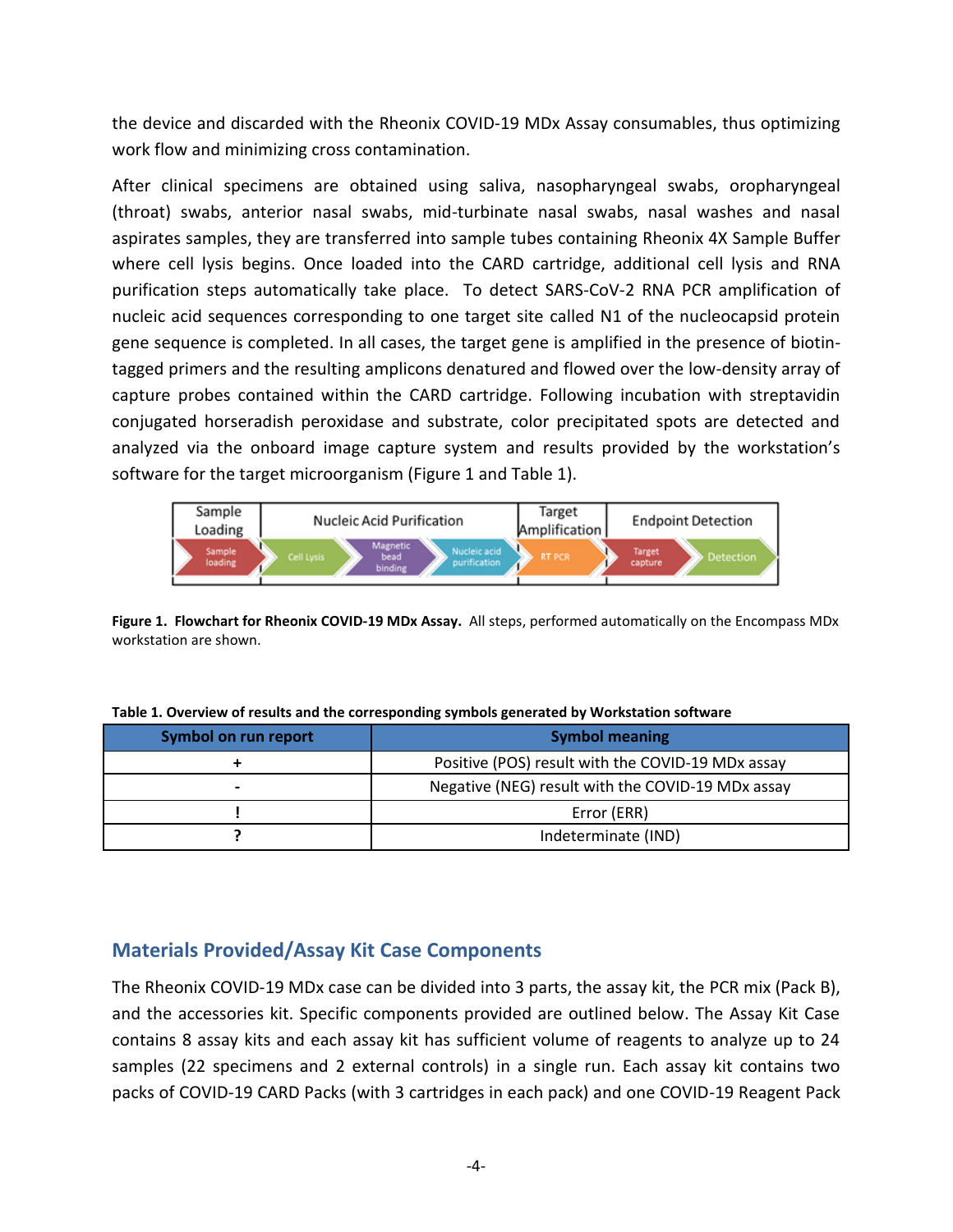(Pack A). Each PCR Mix Pack B Case contains 8 PCR mix strips and each strip has sufficient volume of reagents to analyze up to 24 samples (22 specimens and 2 external controls) in a single run. The assay accessories kit contains bulk Sample tubes, Sample tube caps, barcoded labels and 4X Sample Buffer. Each case has the capacity, to run a total of 192 tests. Kit components are stored at room temperature (15 °C to 30 °C) and -15 °C to -20 °C as directed on the packaging.

- o COVID-19 CARD Packs of 3 cartridges each (15 °C to 30 °C)
- o COVID-19 Reagent Pack (Pack A) (15 °C to 30 °C)
- o COVID-19 MDx PCR Mix, Pack B (-15 °C to -20 °C)
- o 4X Sample Buffer
- o Sample tubes
- o Sample tube caps
- o Barcode labels for Sample tubes

#### <span id="page-5-0"></span>**COVID-19 CARD Pack**

Each COVID-19 CARD Pack consists of three CARD cartridges in a Tyvek®-sealed plastic tray (Figure 2). Each assay kit contains two CARD Packs.



**Figure 2. The Rheonix COVID-19 MDx Assay cartridge Pack.** Left: Pack of three CARDs with pack cover in place. Right: Pack of three CARDS with pack cover removed.

## <span id="page-5-1"></span>**COVID-19 Reagent Pack (Pack A)**

The COVID-19 Reagent Pack (Pack A) contains six sealed reagent tube strips (Figure 3). The COVID-19 Reagent Pack is sealed with a Tyvek cover. See Table 2 for a detailed description of the contents of the Reagent Pack.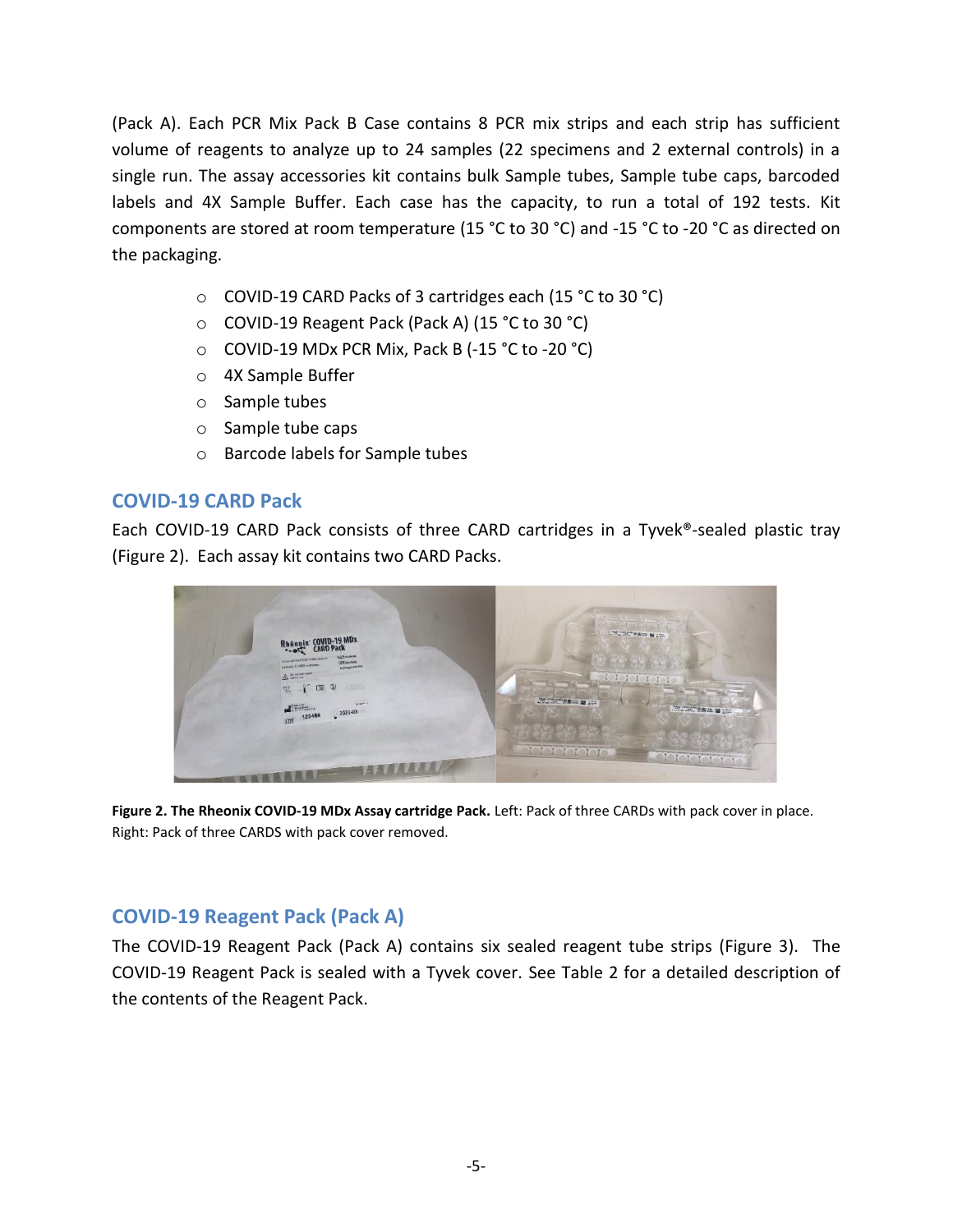

**Figure 3. Rheonix COVID-19 MDx Assay Pack A.** Left: Pack A after being removed from assay kit box and with its Tyvek lid in place. Right: Pack A with the lid removed and various aspects of the pack called out on the right.

| <b>Reagent</b>        | <b>Amount</b> | <b>Unit of</b><br><b>Measure</b> | Quantity       |
|-----------------------|---------------|----------------------------------|----------------|
| Deionized Water       | 9.4           | mL                               | $\mathbf{1}$   |
| <b>Elution Buffer</b> | 3.0           | mL                               | 1              |
| 96% Glycerol          | 6.5           | mL                               | $\mathbf{1}$   |
| <b>HRP</b>            | 700           | μL                               | $\mathbf{1}$   |
| Isopropanol           | 7.6           | mL                               | $\mathbf{1}$   |
| Lysis Buffer          | 7.2           | mL                               | $\mathbf{1}$   |
| <b>Magnetic Beads</b> | 430           | μL                               | $\mathbf{1}$   |
| Mineral Oil           | 1000          | μL                               | $\overline{2}$ |
| Proteinase K          | 350           | μL                               | $\mathbf{1}$   |
| Sodium Hydroxide      | 4.0           | mL                               | $\mathbf{1}$   |
| <b>SS Buffer</b>      | 9.1           | mL                               | 5              |
| <b>TMB</b>            | 4.8           | mL                               | $\mathbf{1}$   |
| Wash 1                | 7.7           | mL                               | $\mathbf{1}$   |
| Wash 2                | 9.5           | mL                               | $\mathbf{1}$   |
| MM2 Process Control*  | 350           | μL                               | $\mathbf{1}$   |

| Table 2. Contents of Rheonix COVID-19 MDx Reagent Pack A. The contents (number and volume, where |  |
|--------------------------------------------------------------------------------------------------|--|
| appropriate) are shown.                                                                          |  |

 *\*This reagent is included in the reagent pack but not used in the Rheonix COVID-19 MDx Assay.* 

The Reagent Pack also contains an empty strip slot running perpendicular to the other six tube strip slots for securing the COVID-19 PCR Mix strip (Pack B) into the Reagent Pack via a hinged latch. Each Reagent Pack can perform testing for up to 24 samples. Store the COVID-19 Reagent Pack B in an upright position.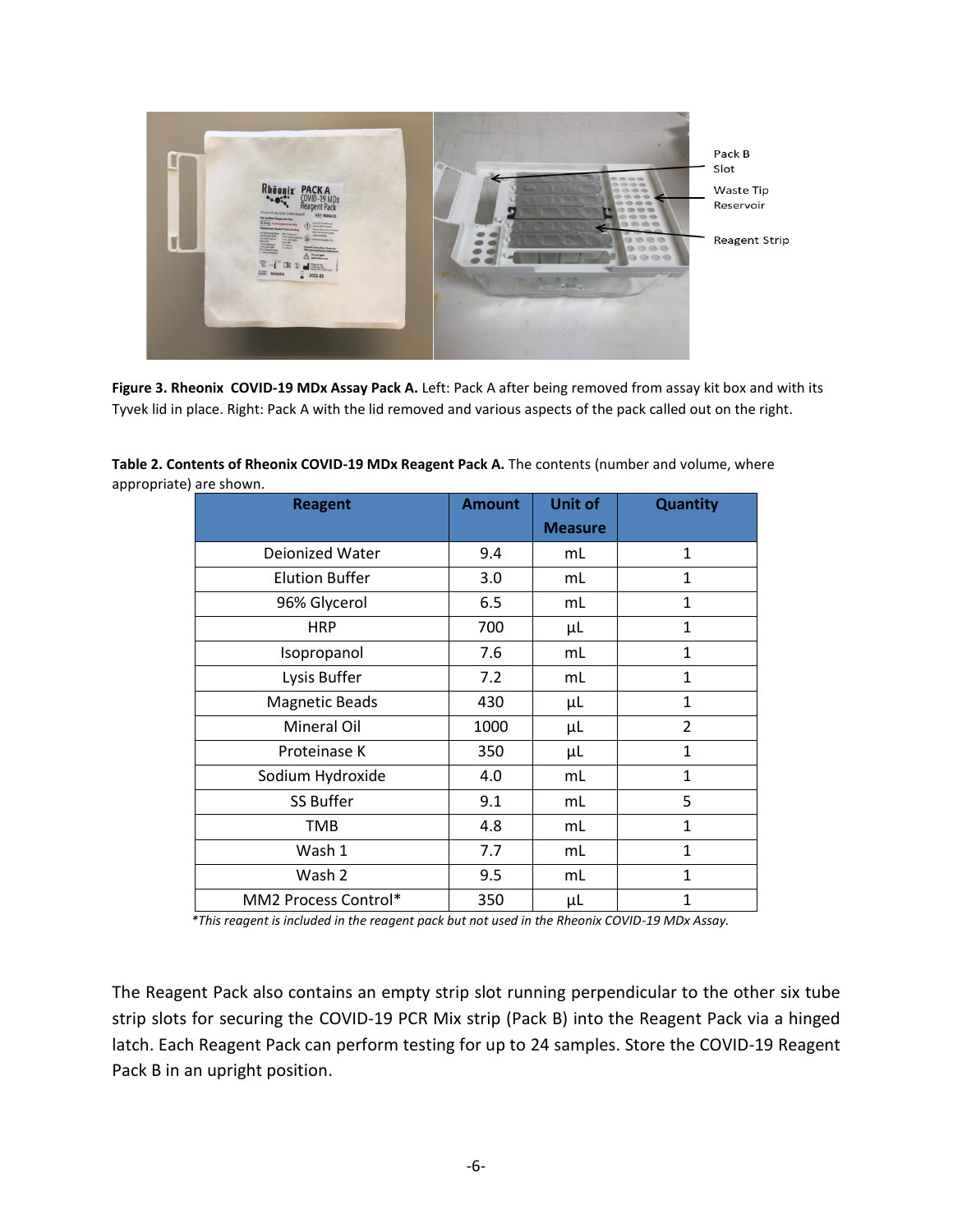#### <span id="page-7-0"></span>**COVID-19 PCR Mix (Pack B)**

Each COVID-19 PCR Mix (Pack B) strip is supplied in a resealable bag. The PCR Mix tube strip contains the PCR Mix (used to amplify SARS-CoV-2 cDNA and controls) (Figure 4).



Figure 4. Rheonix COVID-19 MDx Assay PCR Mix, Pack B. Pack B ready for insertion into Pack A (Figure 3), at its designated location.

The plastic tabs at either end of the COVID-19 PCR Mix strip are keyed to ensure correct insertion and orientation into COVID-19 Reagent Pack A.

The PCR Mix strip is sufficient to analyze up to 24 samples.

## <span id="page-7-1"></span>**Materials Required/Recommended, but not Included**

The following items are not provided, but required/recommended:

- a) Rheonix Encompass MDx® Workstation (Rheonix Catalog Number RNXMDX)
	- i. The software version used in the validation study consisted of:

User Interface: 1.0.0.76 EncompassCore: 1.6.0.1 SGB FW: 1.2.5 MCB FW: 1.0.4 HB FW: 1.2.3 RTSB FW: 2.0.1 Camera Job: Cov1.1.2 COVID-19 MDx Assay: X3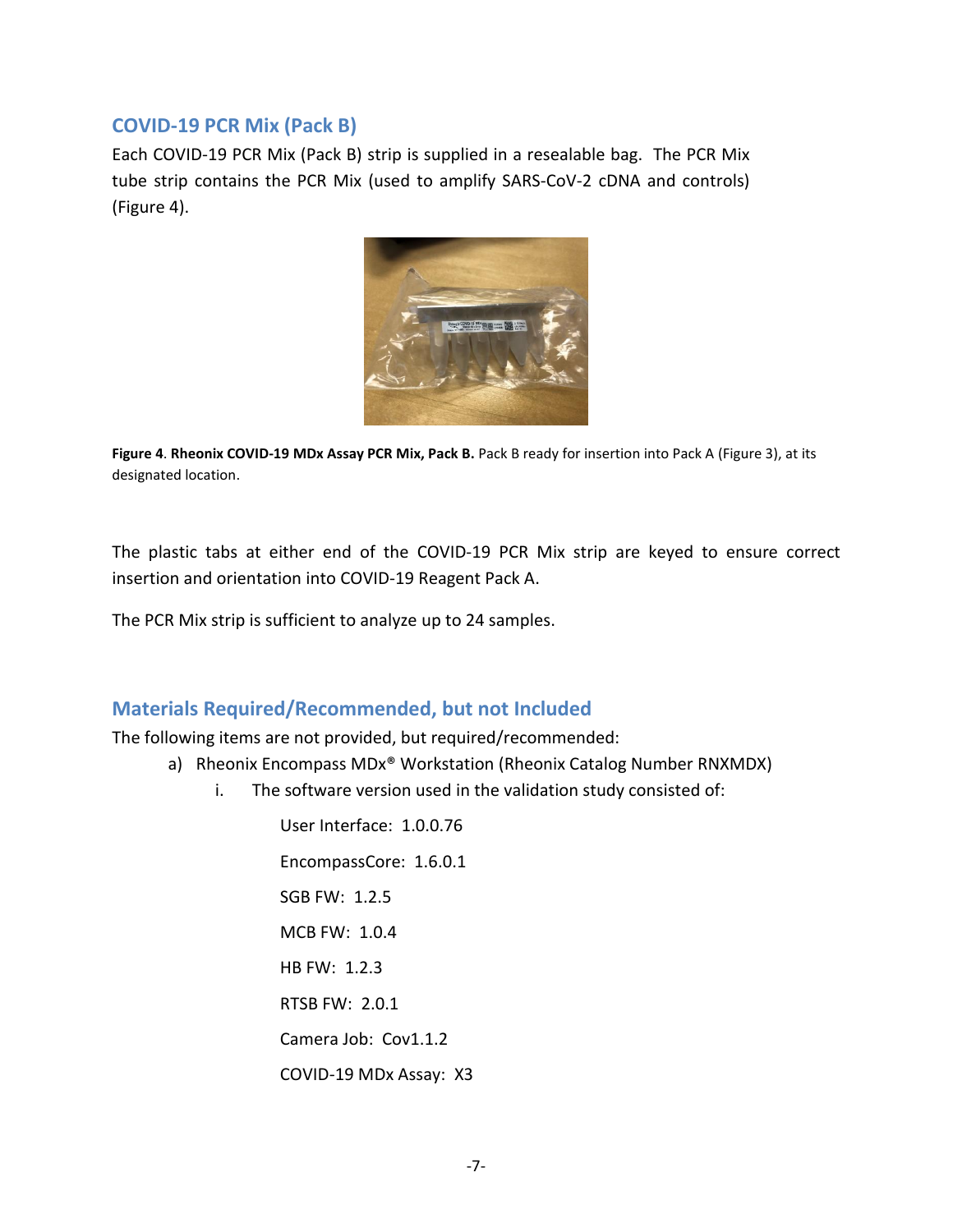- b) External controls:
	- i. Positive Controls that can be used with the Rheonix COVID-19 MDx Assay:
		- Commercially available, inactivated SARS-CoV-2 (Catalog Number 0810587CFHI-0.5 mL) at 5X LoD (i.e., 3125 genomic equivalents/mL) from ZeptoMetrix, Buffalo, NY [\(www.zeptometrix.com,](http://www.zeptometrix.com/) Phone number 1-800-274-5487).
		- Other commercially available positive controls can be used provided they are spiked at 3125 genomic equivalents/mL and validated by the laboratory.
		- For the purposes of diluting controls, use the Certificate of Analysis provided by the vendor to determine appropriate dilution.
	- ii. Negative Controls that can be used with the Rheonix COVID-19 MDx Assay:
		- Commercially available control from IDT [\(www.idt.com,](http://www.idt.com/) phone number 1-800-328-2661): Hs RPP30 Positive Control (IDT Catalog Number 10006626).
- c) Disposable gloves
- d) Lab coat
- e) Safety glasses
- f) Sodium hypochlorite
- g) Lint Free wipes (for cleaning of instrument)
- h) Spill kit to safely clean up spills of potentially hazardous materials
- i) Axygen 1000 µL tips (Axygen/TTF-1000-C-HTR-S; VWR/89040-092)
- j) 15 ml conical tube for collection of saliva sample (Laboratory Product Sales, Rochester, NY, Catalog L232161), or equivalent

## <span id="page-8-0"></span>**Warnings and Precautions**

- The Rheonix COVID-19 MDx Assay is intended for Emergency Use Only.
- Caution: Federal Law restricts this device to sale by or on the order of a licensed practitioner
- The Rheonix COVID-19 MDx Assay is for *in vitro* Diagnostic Use and must be performed using the Rheonix Encompass MDx workstation within the appropriate operating conditions (Table 3).

#### **Table 3. Rheonix Encompass MDx Workstation Operating Conditions**

| <b>ENVIRONMENTAL CONDITIONS - OPERATION</b> |                           |  |  |
|---------------------------------------------|---------------------------|--|--|
| Temperature                                 | 18 °C-30 °C / 64 °F-86 °F |  |  |
| Humidity                                    | 20 to 85% non-condensing  |  |  |
| Altitude                                    | 1600 m maximum            |  |  |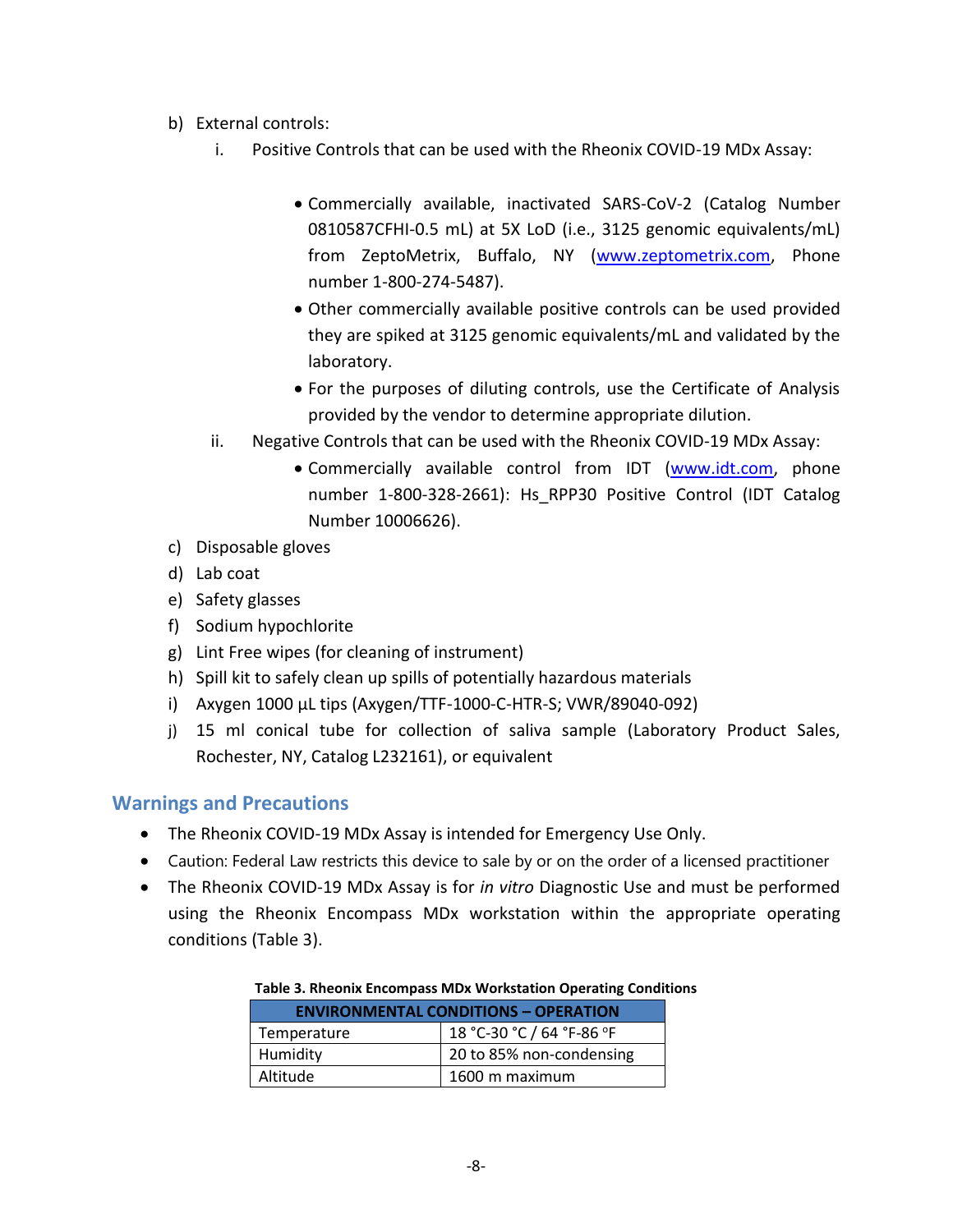- The Rheonix COVID-19 MDx Assay has not been FDA cleared or approved, but has been authorized by FDA under an Emergency Use Authorization (EUA) for use in laboratories certified under the Clinical Laboratory Improvement Amendments (CLIA) of 1988, 42 U.S.C. §263a, that meet requirements to perform high complexity tests.
- The Rheonix COVID-19 MDx Assay has been authorized only for the detection of nucleic acid from SARS-CoV-2, not for any other viruses or pathogens
- The Rheonix COVID-19 MDx Assay is only authorized for the duration of the declaration that circumstances exist justifying the authorization of emergency use of in vitro diagnostics for detection and/or diagnosis of COVID-19 under Section 564(b)(1) of the Federal Food, Drug and Cosmetic Act, 21 U.S.C. § 360bbb-3(b)(1), unless the authorization is terminated or revoked sooner.
- The Rheonix COVID-19 MDx Reagent Pack contains guanidine hydrochloride, a chaotropic agent that is widely used for purification of nucleic acids. In case of skin contact with these reagents, remove contaminated clothing and wash the affected area with soap and water. In case of eye contact, flush eyes thoroughly with water for at least 15 minutes. Consult a physician.
- Do not use expired kits.
- Do not use the kit if the seal to the outer box is broken upon arrival.
- Do not use any kit components that display damage or broken seals.
- Do not mix reagents from one kit with reagents from another kit.
- The laboratory should perform routine environmental monitoring to minimize the risk of cross contamination.
- All specimens should be handled by operators as if they are infectious and in accordance with safe laboratory procedures.
- Operators should wear protective clothing and disposable gloves. The Rheonix Encompass MDx workstation's User Interface (UI) provides instructions on when to change disposable gloves during the testing procedure. Strict adherence to the instructions is required to protect the operator and reduce possible erroneous results.
- Thoroughly wash hands after performing the tests.
- There is no need to pipette any reagents.
- Do not eat, drink, smoke, chew in areas where specimens or kits are being used.
- Dispose of all consumable test components and waste in accordance with local, state and/or federal regulations.

## <span id="page-9-0"></span>**Sample Collection**

The specimens tested with the Rheonix COVID-19 MDx Assay must be run using the Rheonix sample tubes, or equivalent and the Rheonix 4X Sample Buffer (Rheonix Catalog Number M26365) provided with the kit as follows: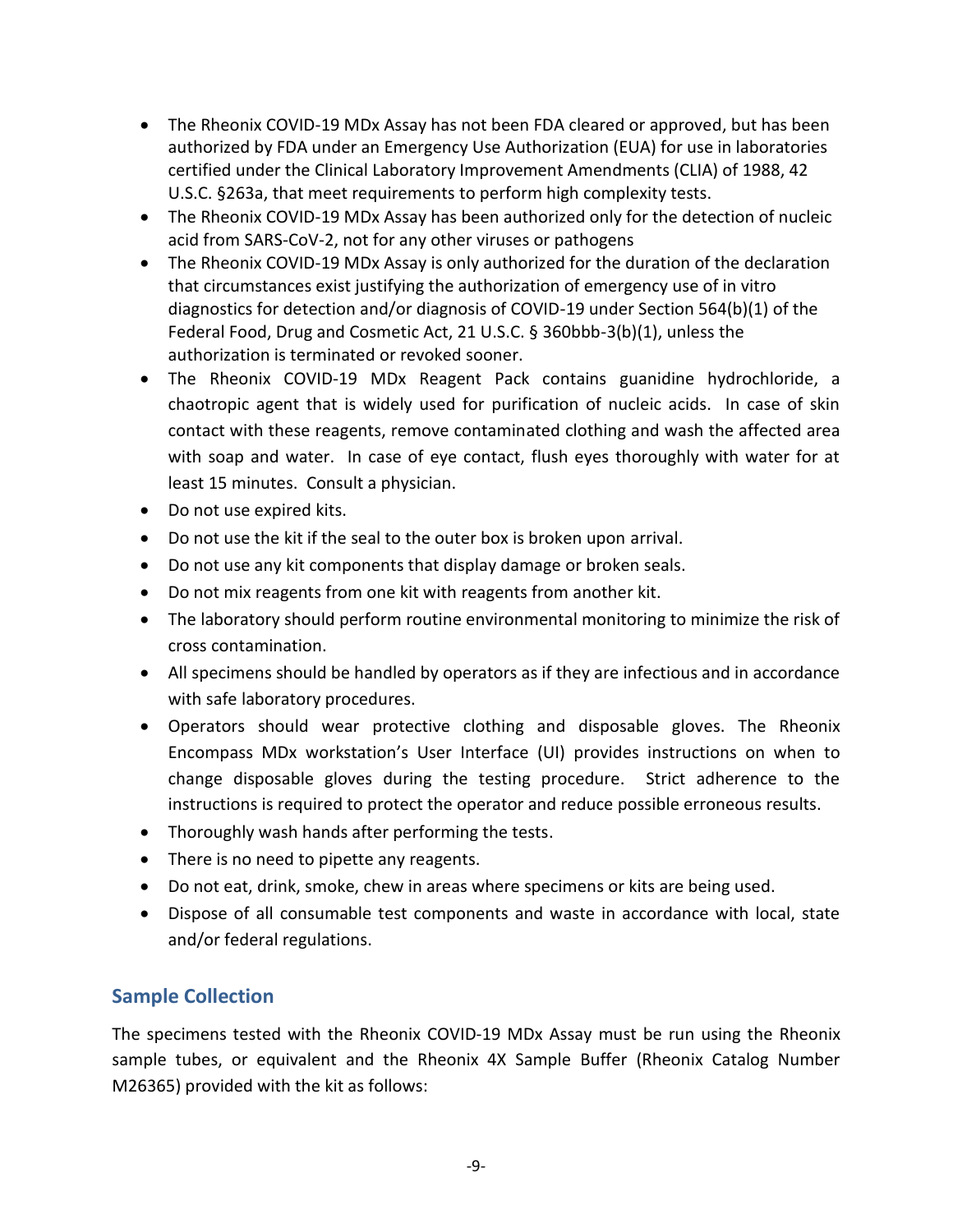- Collect respiratory specimens according to standard collection technique.
	- Prior to transferring the sample to the Rheonix sample tube, add 330  $\mu$ L of Rheonix 4X Sample Buffer for samples containing 1 mL (in this case the final volume of the combined sample and Rheonix 4X Sample Buffer must be at least 1.3 mL) or add 1 mL of Rheonix 4X Sample Buffer for samples containing 3 mL.
	- The final concentration of Rheonix Sample Buffer must be 1X for each sample.
	- Note: If sample is collected in a buffer already containing guanidine, there is no need to add the Rheonix 4X Sample Buffer.
	- Assure that the final volume is a minimum of 1.3 mL to allow for repeat analysis if required.
	- Cap each tube tightly prior to placing into the Specimen Rack which is subsequently placed into its location in the Rheonix Encompass MDx Workstation.
- Saliva Sample Collection:
	- Saliva specimens must be self-collected in a healthcare setting under the supervision of a healthcare provider.
	- Avoid coughing prior to harvesting of the sample.
	- No eating, drinking, smoking, chewing of gum or brushing teeth for at least 30 minutes prior to sampling.
	- No dental work or examination performed 24 hours prior to saliva collection.
	- Remove the screw cap from the 15 mL conical tube and collect 3 mL of saliva (approximately 2-3 spitting events) in the conical tube.
	- Ensure liquid (not bubbles) reaches the 3 mL line on the sterile 15 mL conical tube.
	- Replace the screw cap.
	- The conical tube should be given to the healthcare worker:
		- 1 mL of Rheonix 4X Sample Buffer should be added immediately, or
		- The conical tube should be transported to a laboratory where 1 mL of Rheonix 4X Sample Buffer is subsequently added within 4-6 hours
	- A minimum of 1.3 mL volume should be transferred to a Rheonix Sample tube.
	- Cap each tube tightly prior to placing into the Specimen Rack which is subsequently placed into its location in the Rheonix Encompass MDx Workstation.

## <span id="page-10-0"></span>**Sample Transport and Storage**

- Transportation of collected specimens must comply with all applicable regulations for the transport of etiological agents.
- Respiratory specimens: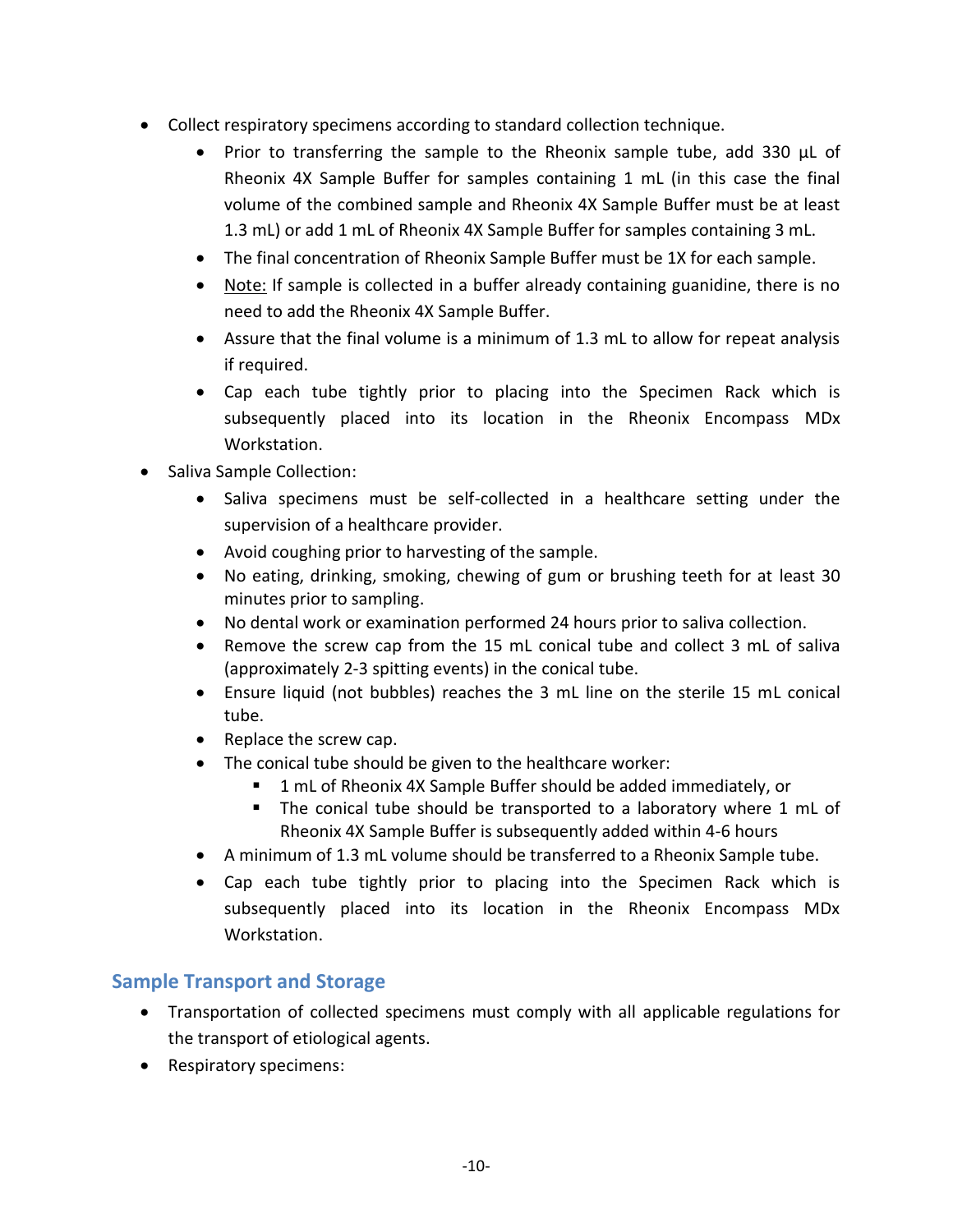- Following collection and transfer of the respiratory specimen into the sample tube, testing should be completed as soon as possible for best results.
- If immediate testing is not possible samples can be stored at 2 °C 8 °C for up to 14 days.
- Ensure Rheonix 4X Sample buffer is added to samples prior to storage.
- If testing is not performed as outlined above, a new patient sample should be obtained.
- Saliva samples:
	- Following collection and transfer of the saliva sample into the sample tube, testing should be completed as soon as possible for best results.
	- If immediate testing is not possible saliva samples can be stored at room temperature for up to 14 days.
	- Ensure Rheonix 4X Sample buffer is added to samples prior to storage.
	- If testing is not performed as outlined above, a new patient sample should be obtained.
- Sample Reruns
	- In the event a respiratory specimen needs to be reanalyzed, the test should be repeated as soon as possible. Respiratory specimens should be stored at 2 °C – 8 °C for up to 14 days.
	- In the event a saliva sample needs to be reanalyzed, the test should be repeated as soon as possible. Saliva samples should be stored at room temperature for up to 14 days.
	- **Ensure Rheonix 4X buffer is added to samples prior to storage**.

## <span id="page-11-0"></span>**Instructions for Use**

- **Caution:** In order to reduce the chance for contamination, do not open assay consumables (CARD Pack, Reagent Pack A and Reagent Pack B) until prompted by the UI.
- The assay must be run on the Rheonix Encompass MDx workstation.
- Assay run time is less than 5 hours.
- Gloves and other appropriate personal protective equipment should be worn at all times during preparation and running of the assay. The touch screen can be manipulated while wearing gloves.
- **Test results must be reported in accordance with local, state, and federal regulations.**

The following instructions provide the primary steps for conducting the COVID-19 Assay on the Encompass MDx workstation. For detailed information on Encompass MDx workstation operation, refer to *Encompass MDx Workstation Operator Manual.*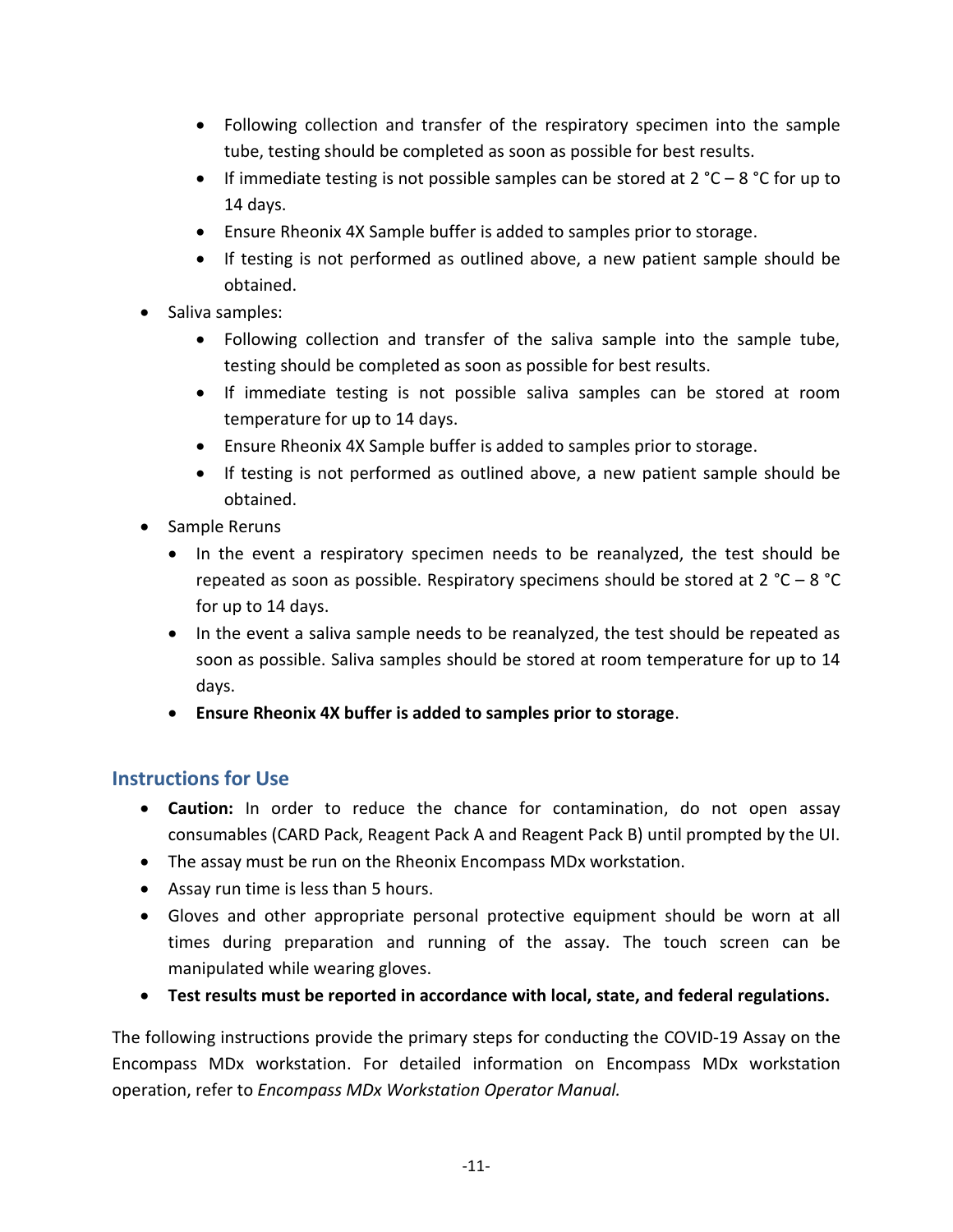#### **Assay Steps**

- 1. Ensure the Encompass MDx workstation has been cleaned according to the instructions provided in the *Encompass MDx Workstation Operator Manual*.
- 2. Start the UI Software by powering on the Encompass MDx workstation. The power on switch is located in the rear, lower left corner of the workstation.
- 3. Log in when prompted by the workstation.
- 4. To begin a new run, select "New Run" from the home screen.
- 5. Load 22 samples plus 1 positive and 1 negative external control into a cleaned Encompass MDx Sample Rack. Consult the Operator Manual for rack cleaning instructions.
	- a) Control samples can be loaded in any position in the sample rack.
- 6. Ensure that the sample tubes are inserted into the rack such that the barcodes are centered in the open side of the rack and visible to the operator.
- 7. Place the sample rack containing the test samples into the workstation deck as instructed by the UI. Push down gently.
	- a) **Do not force the rack into the workstation deck.** If met with resistance upon loading, the sample rack may be in the incorrect orientation.
- 8. Select "Confirm".
- 9. After pressing "Confirm," follow the UI prompts and load CARD cartridges. **Caution**: Before proceeding to load remaining consumables, change your gloves.
- 10. Remove CARD Packs from the kit using the touch points as shown in Figure 5. **Caution:** Do not touch the array covers on the CARD cartridges.



**Figure 5. COVID-19 CARD Touch Points and Array Covers.** Handle the CARD cartridges at the highlighted touch points and do not touch the Array Covers (highlighted in red).

11. Load CARD cartridges with the PCR tube strip facing operator and close clamps.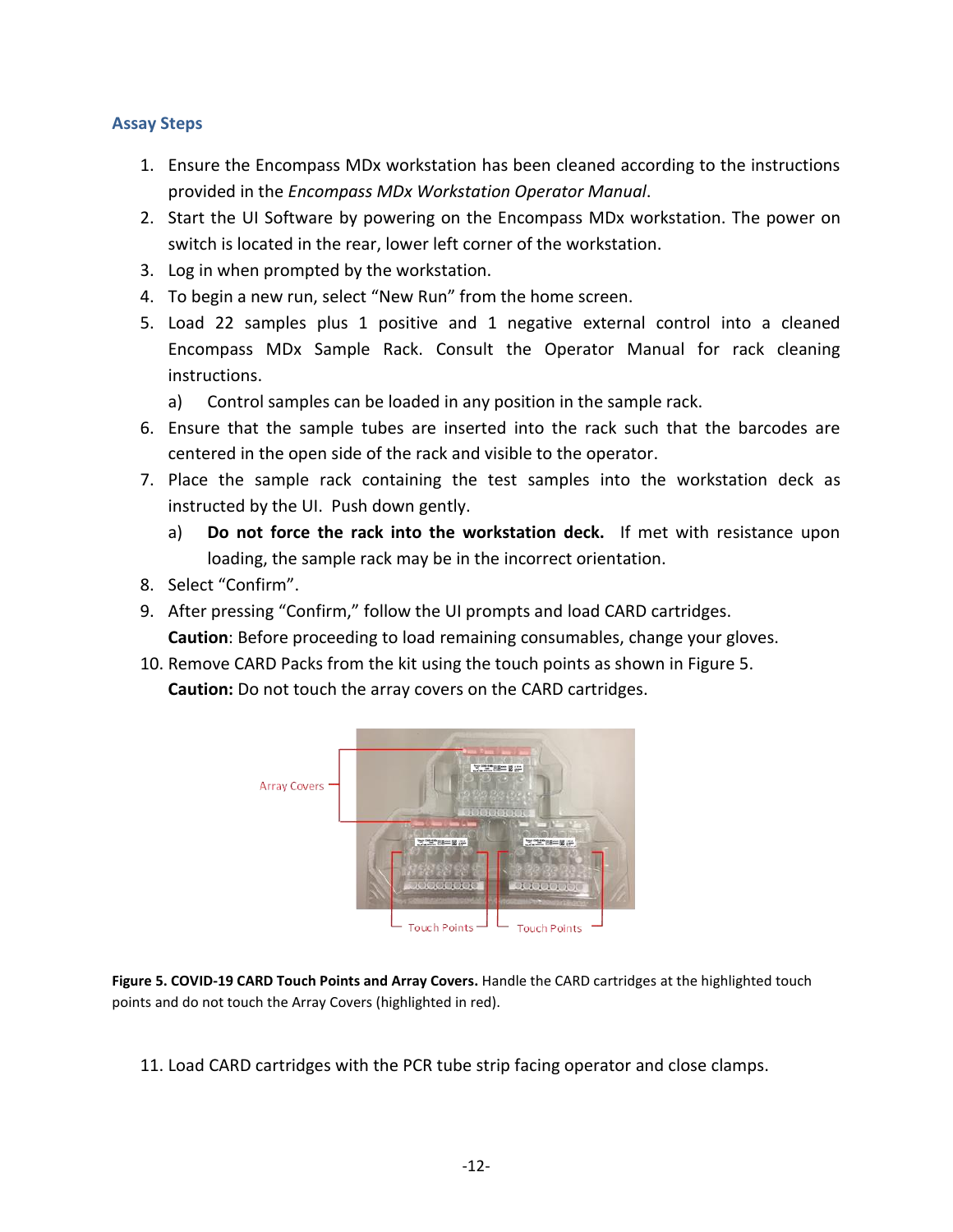- a) A test run requires 6 CARD cartridges to be loaded, for a total of up to 24 samples, per test run.
- 12. **Mix the reagent Pack.** Prior to removing the Tyvek® lid from Reagent Pack A, grasp the pack and use your gloved hands to invert the entire pack three times to mix.
- 13. Remove the lid from COVID-19 Reagent Pack (Pack A).

**Caution:** Do not use if any foil sealant is compromised or the reagent strips are not secured in place upon opening.

**Caution:** Do not remove reagent strips from the reagent pack or touch the foil sealant covering the reagent strips.

**Caution:** Do not use Reagent Packs leftover from a previous run.

- 14. Remove COVID-19 PCR Mix (Pack B) from its resealable bag. Record the lot number in the log book (provided with the instrument).
- 15. Insert Reagent Pack B into Reagent Pack A by securing with plastic tab on Reagent Pack A.
- 16. Load the fully assembled Reagent Pack (now consisting of Reagent Pack A and Reagent Pack B) onto the workstation deck.
- 17. Place the two tip tubs onto the workstation deck as indicated by the UI. **Caution:** Ensure that at least one of the tip boxes contains a full rack of 96 Axygen tips before continuing.
- 18. When prompted, manually close the workstation door to initiate the Pre-Run Checks.
- 19. Touch "Next" on the "Pre-Run Checks Successful" screen and then touch "Start" on the "Run Monitor" screen to start the assay.
- 20. When the test is complete, the UI displays the "Test Complete" screen:
	- a) To review the results in greater detail, touch the "Review" button.
	- b) A color code indicates the individual results, with green indicating a negative result, red indicating a positive result, blue indicating an indeterminate result, and yellow indicating an error has occurred during the test procedure.
- 21. Test results can either be printed or sent to a USB. **Note**: All data are saved on the Encompass MDx Workstation unless removed by an administrator.
- 22. Once finished with the results, unload the deck by removing all samples and used consumables. Dispose of the consumables into properly-labeled biohazard trash receptacles; process trash in accordance with all institutional practices and local, state, and federal regulations.

## <span id="page-13-0"></span>**Quality Controls**

The Rheonix COVID-19 Assay includes one internal control. In addition, a laboratory must also run external controls. External controls are not provided by Rheonix.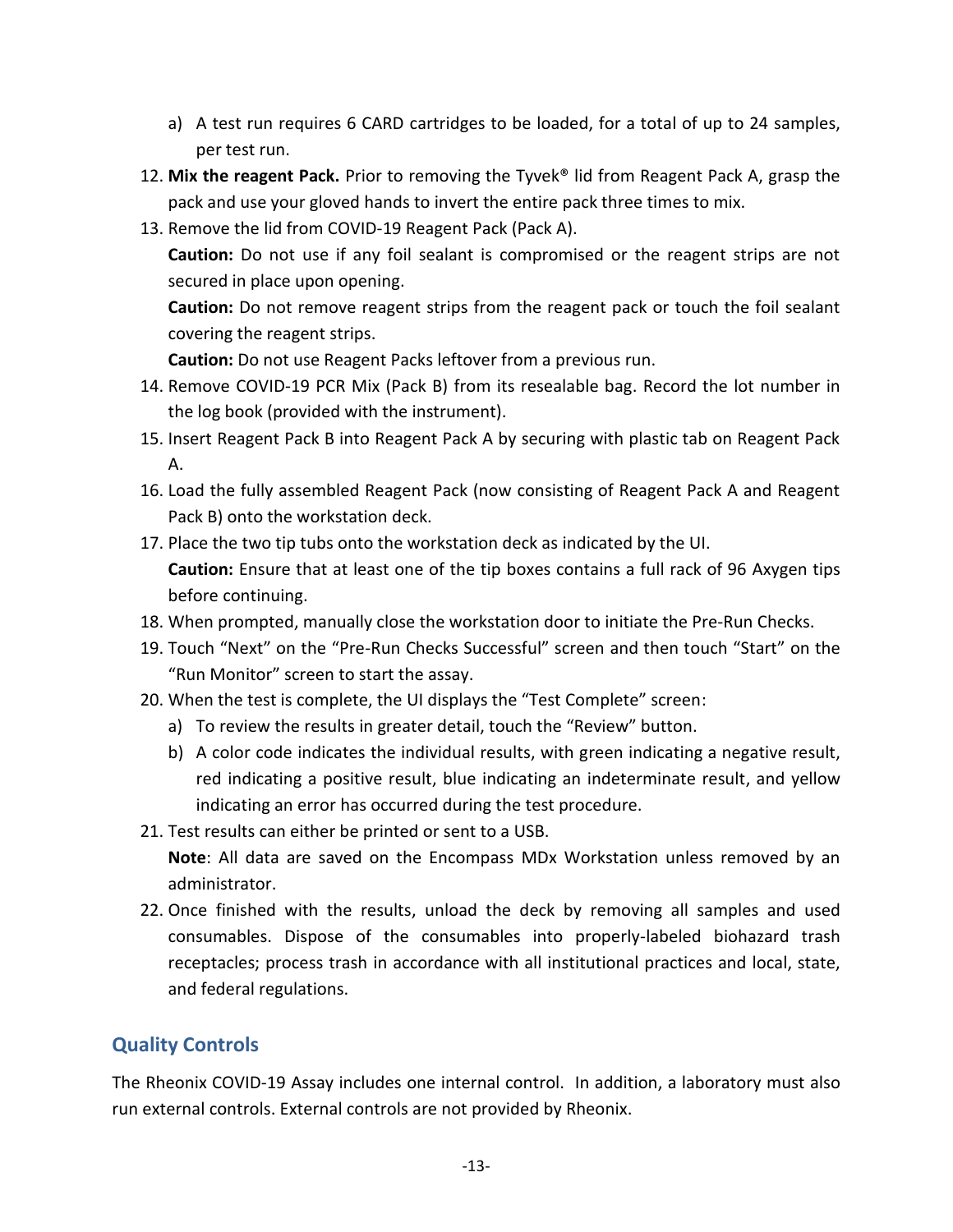- Reference Spots (RS) Three reference spots are included on each microarray. The locations of these spots permit the camera to properly align itself during image analysis. In addition, the Rheonix Encompass MDx Workstation uses information from the image analysis to confirm that all necessary detection reagents performed properly during the performance of the assay.
- Internal Control Detection of human RNase P acts as an internal control for each sample. Each sample is tested in the presence of RNase P (RP) specific primers, which are part of the PCR master mix. The presence or absence of the control will be confirmed via detection by amplification and specific probe capture on the microarray. The internal control will control for three important aspects of the assay: (1) specimen integrity, (2) properly performed processing, including extraction, and (3) PCR. The Rheonix Encompass MDx workstation's software requires that the internal control yield a positive result in order for a test specimen to be scored as negative for the target being analyzed. Due to the potential for competition from the authentic target present in the specimen, the internal control result may be positive or negative, since high concentrations of target in the clinical specimens may compete with the control and yield a negative internal control result. The internal control passes if it meets the acceptance criteria in the software algorithm.
- External Control External positive and negative controls must be included with every COVID-19 MDx Assay run.
	- a) A positive template control is needed to assure that all assay steps perform properly. This must consist of 3125 genomic equivalents/mL. At least one Positive Control should be analyzed per run. The Positive Control should yield a positive result for the N1 target. Zeptometrix inactivated SARS-CoV-2 virus should be spiked at 3125 genomic equivalents/mL in negative NP swab matrix. Refer to the Certificate of Analysis provided with the inactivated virus to determine the concentration of the stock.
	- b) A "no viral template" (negative) control is needed to assure that truly negative samples are correctly scored as "Negative" for the presence of SARS-CoV-2 RNA. At least one negative control should be included in each run of the workstation. Negative Control should yield a negative result for the N1 target and a positive result for RP.
		- a. Since the Hs RPP30 Positive Control (IDT) is supplied at 200,000 copies/ $\mu$ L, we recommend that 1 µL be diluted in 2.0 mL (i.e., 100,000 copies/mL). Collection media should be mixed 3:1 with the Rheonix 4X Sample Buffer as the matrix.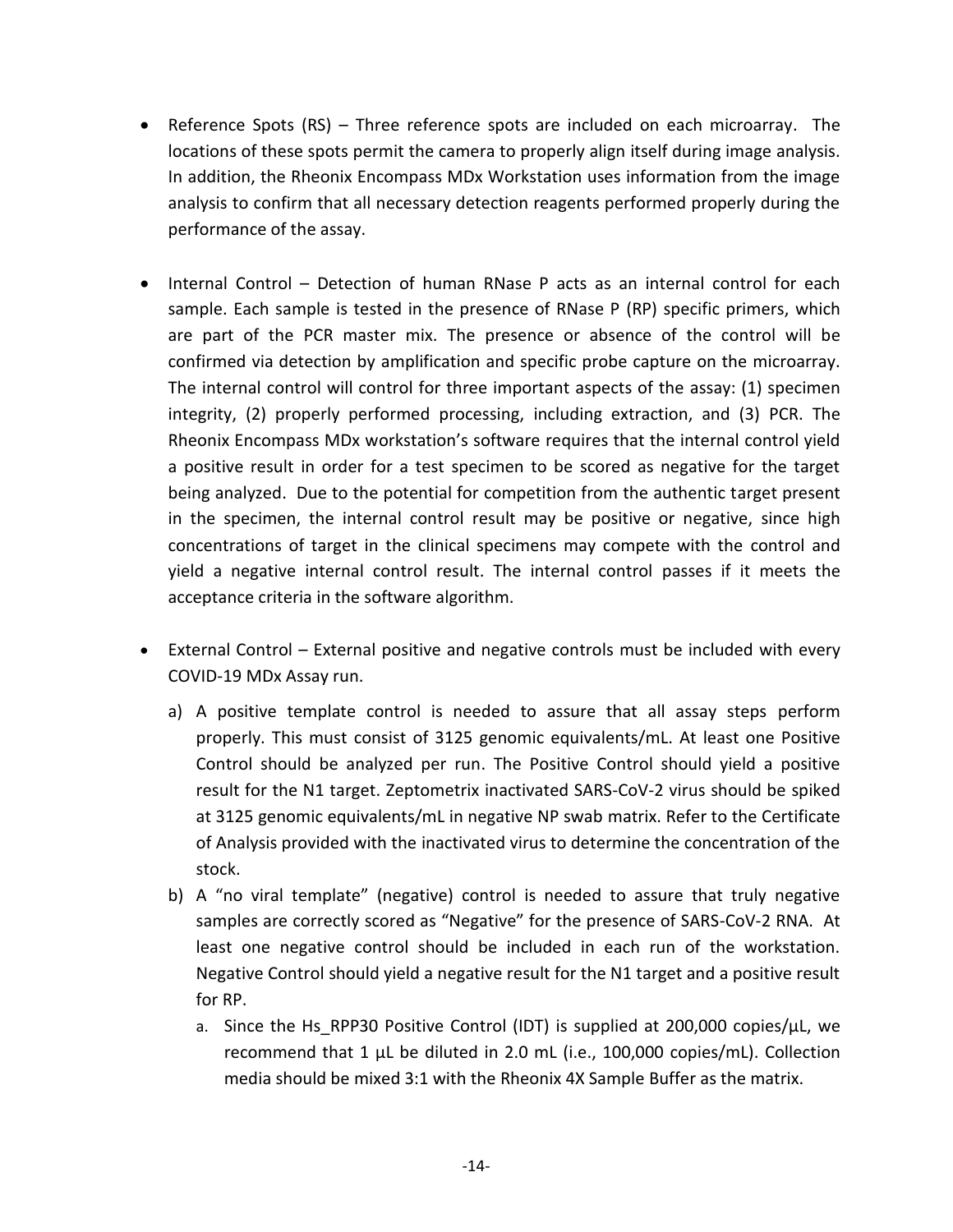## <span id="page-15-0"></span>**Meaning of Error or Indeterminate Codes**

An ERROR result will be displayed by the Encompass MDx Workstation if any of the following occurred during the performance of the assay:

- The RS detection failed.
- The assay was aborted due to workstation or consumable failure.
- Insufficient data were collected.

An INDETERMINATE result will be displayed if any of the following occurred during the performance of the assay:

- Both N1 target and internal control (RNase P) are negative.
- An error in the intensity or quality of one or more spots on the integrated DNA array is determined by the algorithm.

## <span id="page-15-1"></span>**Results/Test Interpretation**

First, the validity of the assay should be established by the user, based on the performance of the external controls and the guidelines established in Table 4. Once the validity of the assay has been established, the valid (positive and/or negative) patient results may be reported, according to Table 5.

#### **Positive test results must be reported in accordance with local, state, and federal regulations.**

## **Rheonix COVID-19 MDx Assay Controls – External (Positive and Negative) and Internal and Reference Spot Controls.**

Signal intensity values have been established that delineate the upper and lower thresholds used by the workstation's software to determine the presence or absence of SARS-CoV-2 viral sequences defined by the N1 targets. Using the positive and negative controls as described in the *Quality Controls* section valid results are noted below:

- Positive Control the signal intensity of the positive control sample must be greater than 25.00 intensity units for N1.
- Negative Control the signal intensity of the negative control sample must be less than 25.00 intensity units for N1 target and greater than 25.00 intensity units for RNase P.
- Array Control the signal intensity of all three reference spots must be greater than the predetermined level to assure that the colorimetric portion of the assay performed as expected. In addition, the specific location of the hybridization spots resulting from the Reference Spot Controls also assures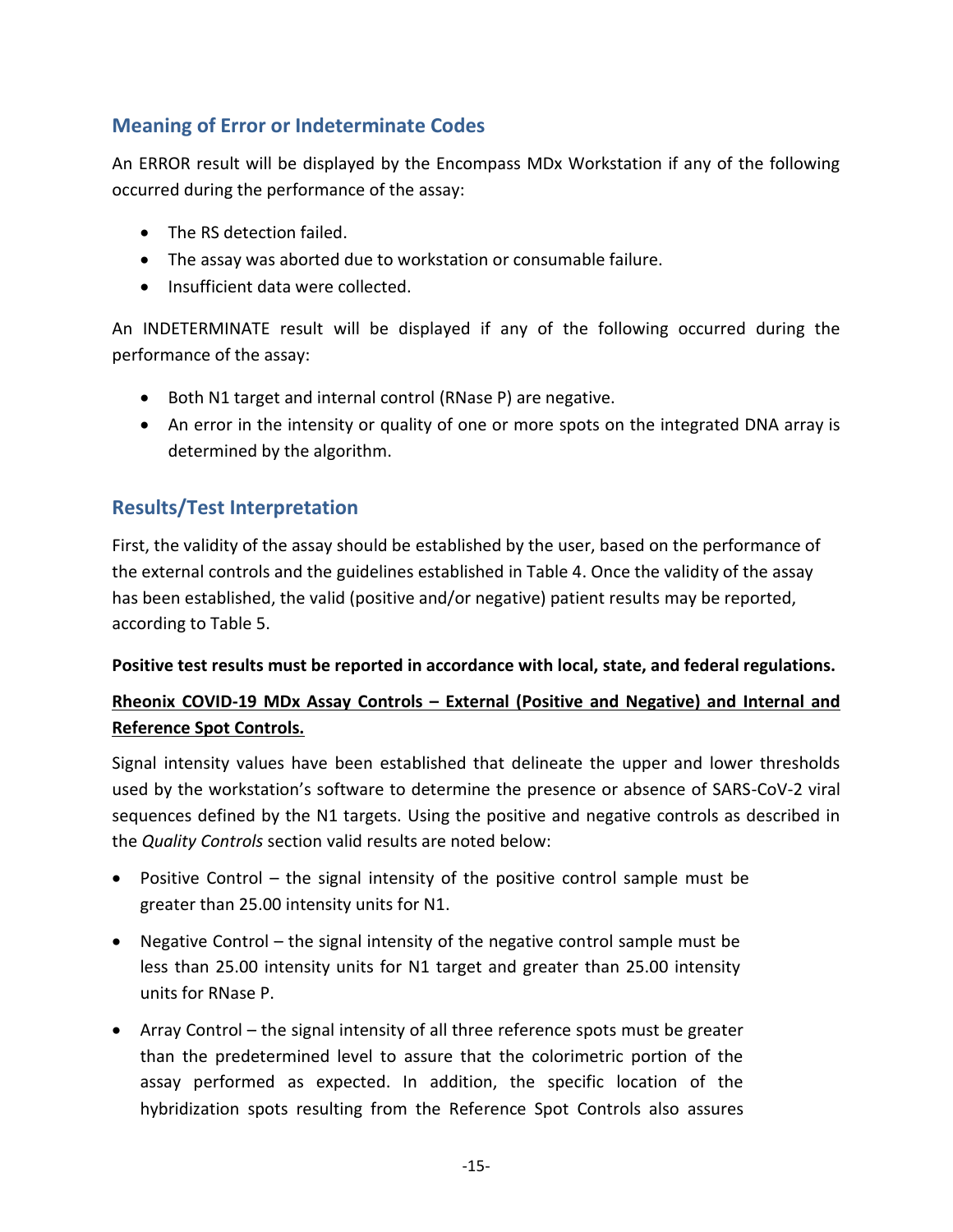that the DNA microarrays have been properly inserted during manufacturing.

#### **Examination and Interpretation of Patient Specimen Results**

Assessment of clinical specimen test results should be performed after the positive and negative controls have been examined and sample validity established following the criteria in Table 4. The user does not interpret any numerical test values since the workstation's software automatically acquires the signal intensity of the various hybridization spots on the integrated DNA array and interprets the results based upon the software's predetermined algorithm.

The possible results obtained by the Rheonix COVID-19 MDx are as provided in Table 5. Valid Positive or Negative results should be acted upon according to current medical practice regarding suspected COVID-19 infections. Specimens with indeterminate (IND) results and system errors (ERR) should be retested with the Rheonix COVID-19 MDx Assay using the original specimen, if available. If not available, a new specimen sample should be obtained. Possible error codes that will result in invalid results are shown in Table 6.

| Table 4. Validity of patient test results from the Rheonix COVID-19 MDx Assay based on interpretation of |  |
|----------------------------------------------------------------------------------------------------------|--|
| <b>External Controls</b>                                                                                 |  |
|                                                                                                          |  |

|                                  | <b>Control Result</b> |                       |                       |                       |
|----------------------------------|-----------------------|-----------------------|-----------------------|-----------------------|
| Patient Test Result <sup>1</sup> | <b>Positive: Pass</b> | <b>Positive: Fail</b> | <b>Positive: Pass</b> | <b>Positive: Fail</b> |
|                                  | <b>Negative: Pass</b> | <b>Negative: Pass</b> | <b>Negative: Fail</b> | <b>Negative: Fail</b> |
| <b>POS</b>                       | Valid                 | Valid                 | Invalid               | Invalid               |
| <b>NEG</b>                       | Valid                 | Invalid               | Valid                 | Invalid               |

*1Result displayed by the Encompass MDx Workstation*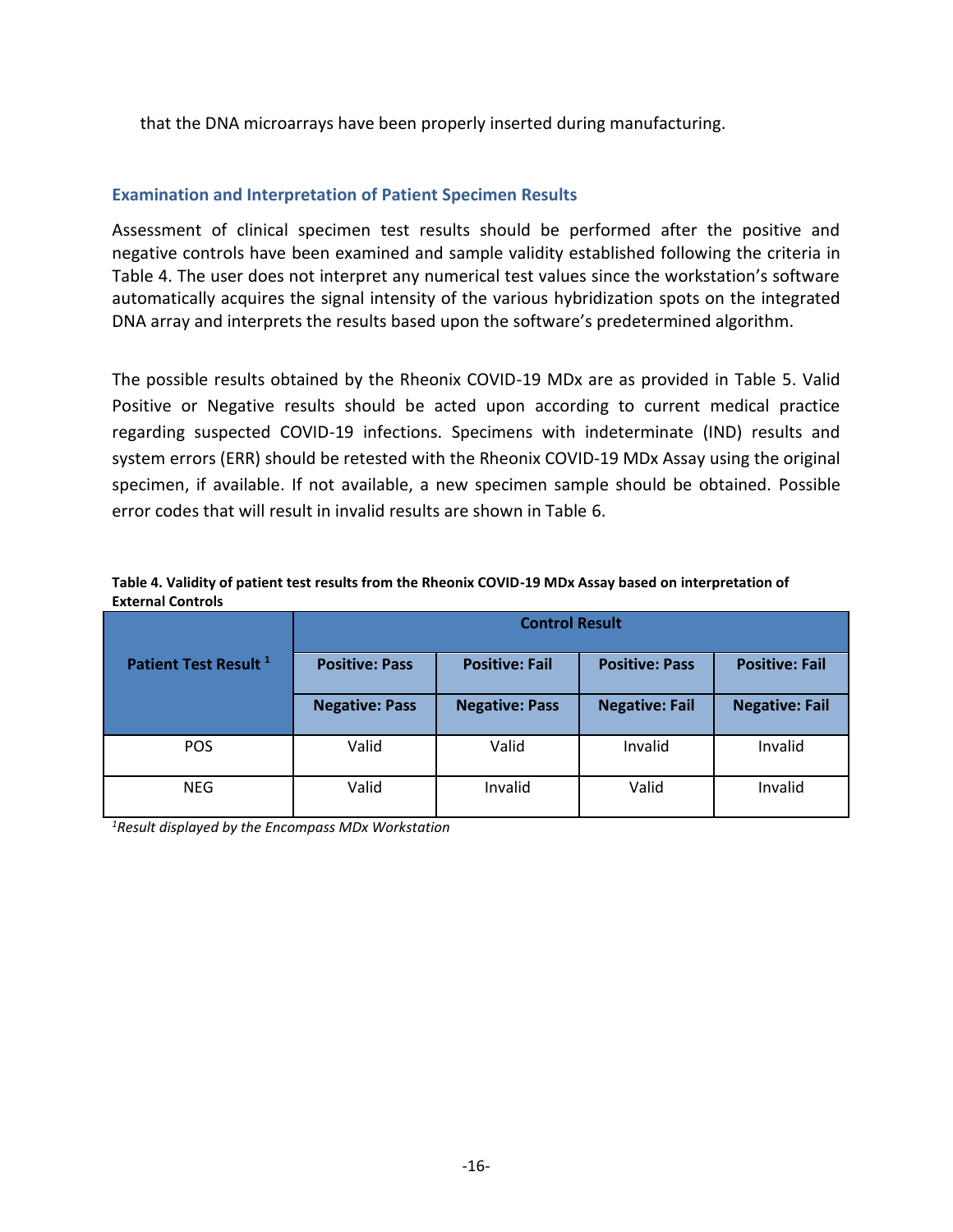| <b>Result</b>         | Interpretation <sup>2</sup>                                                           | <b>External Control</b>      |                              |
|-----------------------|---------------------------------------------------------------------------------------|------------------------------|------------------------------|
| Reported <sup>1</sup> |                                                                                       | <b>Positive</b>              | <b>Negative</b>              |
| <b>POS</b>            | Positive for SARS-CoV-2 RNA; report result                                            | Pass or<br>Fail              | Pass                         |
| NEG.                  | Negative for SARS-CoV-2 RNA; report result                                            | Pass                         | Pass or<br>Fail              |
| IND.                  | Indeterminate: no detectable signal for the N1 or RNase P<br>targets; retest required | Pass or<br>Fail <sup>3</sup> | Pass or<br>Fail <sup>3</sup> |
| <b>ERR</b>            | Error: system error; retest required                                                  | Pass or<br>Fail <sup>3</sup> | Pass or<br>Fail <sup>3</sup> |

**Table 5. Interpretation of patient and External Control results from the Rheonix COVID-19 MDx Assay**

*<sup>1</sup>Result displayed by the Encompass MDx Workstation*

*<sup>2</sup>The validity of patient test result must be determined manually after review of the results obtained with the External Controls according to the algorithm shown in Table 4.*

*<sup>3</sup>Regardless of the results obtained for the External Controls, if the Workstation reports either an IND or ERR code, the specimens must be retested.* 

#### **Table 6. Description of possible error codes**

| Code             | <b>Cause</b>                                                              |
|------------------|---------------------------------------------------------------------------|
| E01              | Reference spots on filter invalid                                         |
| E02              | Bubble check on filter failed                                             |
| EO <sub>3</sub>  | Spacing check on filter failed                                            |
| E04              | Angle check on filter failed                                              |
| E05              | Quality checks on filter failed                                           |
| N <sub>0</sub> 2 | Indeterminate: standard deviation for target spots is above threshold     |
| N03              | Indeterminate: No target spots and no internal control spots              |
| N04              | Indeterminate: The intensity of one or more target spots is indeterminate |

## <span id="page-17-0"></span>**Limitations**

- The Rheonix COVID-19 MDx Assay may only be performed using the Rheonix Encompass MDx workstation using clinical specimens that have been collected as per testing lab procedures or following vendor instructions.
- The performance of the Rheonix COVID-19 MDx Assay was established using contrived nasopharyngeal swab specimens. Anterior nasal swabs, mid-turbinate nasal swabs, nasal washes, nasal aspirates, bronchoalveolar lavage (BAL) fluid and saliva are also considered acceptable specimen types for use with the Rheonix COVID-19 MDx Assay.
- Validation studies for non-saliva respiratory specimens were performed using BD Universal Viral Transport media [\(www.bd.com,](http://www.bd.com/) phone number 201-847-6800) and UTM (Copan Universal Transport Medium, [www.copanusa.com,](http://www.copanusa.com/) phone number: (800)-216-4016). Compatibility with other specimen collection media and/or transport media has not been evaluated. Please contact Rheonix technical support with questions. Use of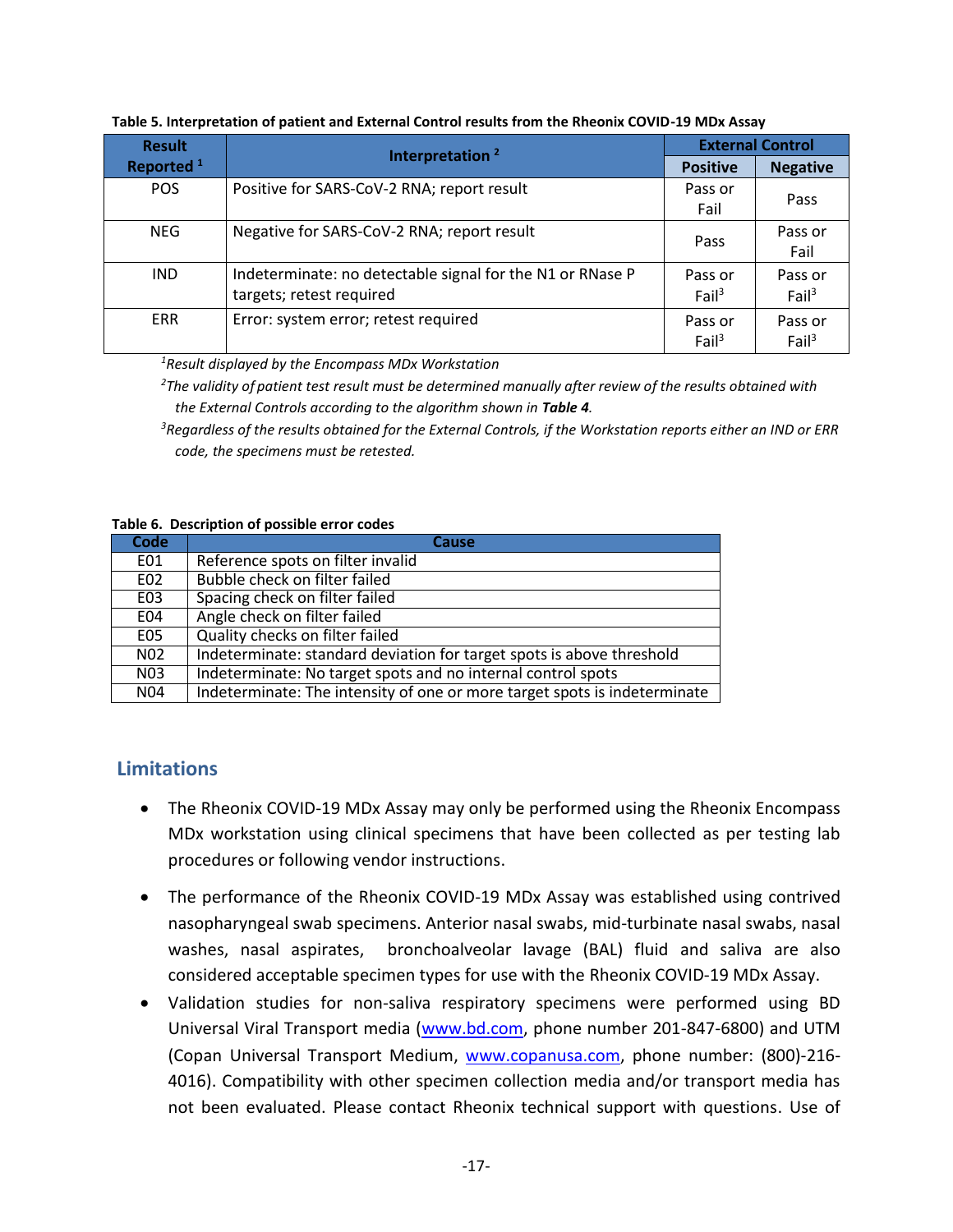this assay is limited to personnel who have been trained in the procedure. Failure to follow the instructions provided in this package insert may cause erroneous results.

- Reliable results are dependent on adequate specimen collection. Because the collection and transport system does not allow for microscopic assessment of specimen adequacy, training of clinicians in proper specimen collection techniques is necessary. Please refer to the *Sample Collection* guidelines for more information.
- Careful compliance with the instructions in this package insert is necessary to avoid erroneous results.

## <span id="page-18-0"></span>**Conditions of Authorization for the Laboratory**

The Rheonix COVID-19 MDx Assay Letter of Authorization, along with the authorized Fact Sheet for Healthcare Providers, the authorized Fact Sheet for Patients and authorized labeling are available on the FDA website:

[https://www.fda.gov/medical-devices/coronavirus-disease-2019-covid-19-emergency-use](https://www.fda.gov/medical-devices/coronavirus-disease-2019-covid-19-emergency-use-authorizations-medical-devices/vitro-diagnostics-euas)[authorizations-medical-devices/vitro-diagnostics-euas](https://www.fda.gov/medical-devices/coronavirus-disease-2019-covid-19-emergency-use-authorizations-medical-devices/vitro-diagnostics-euas)

However, to assist clinical laboratories running the Rheonix COVID-19 MDx Assay, the relevant Conditions of Authorization are listed below:

A. Authorized laboratories<sup>1</sup> using the Rheonix COVID-19 MDx Assay will include with result reports of the Rheonix COVID-19 MDx Assay all authorized Fact Sheets. Under exigent circumstances, other appropriate methods for disseminating these Fact Sheets may be used, which may include mass media.

B. Authorized laboratories using the Rheonix COVID-19 MDx Assay will perform the Rheonix COVID-19 MDx Assay as outlined in the Rheonix COVID-19 MDx Assay Instructions for Use. Deviations from the authorized procedures, including the authorized instruments, authorized extraction methods, authorized clinical specimen types authorized control materials, authorized other ancillary reagents and authorized materials required to perform the Rheonix COVID-19 MDx Assay are not permitted.

C. Authorized laboratories that receive the Rheonix COVID-19 MDx Assay must notify the relevant public health authorities of their intent to run the test prior to initiating testing.

D. Authorized laboratories using the Rheonix COVID-19 MDx Assay will have a process in place for reporting test results to healthcare providers and relevant public health authorities, as appropriate.

E. Authorized laboratories will collect information on the performance of the test and report to DMD/OHT7-OIR/OPEQ/CDRH (via email: CDRH-EUA-Reporting@fda.hhs.gov) and Rheonix Inc.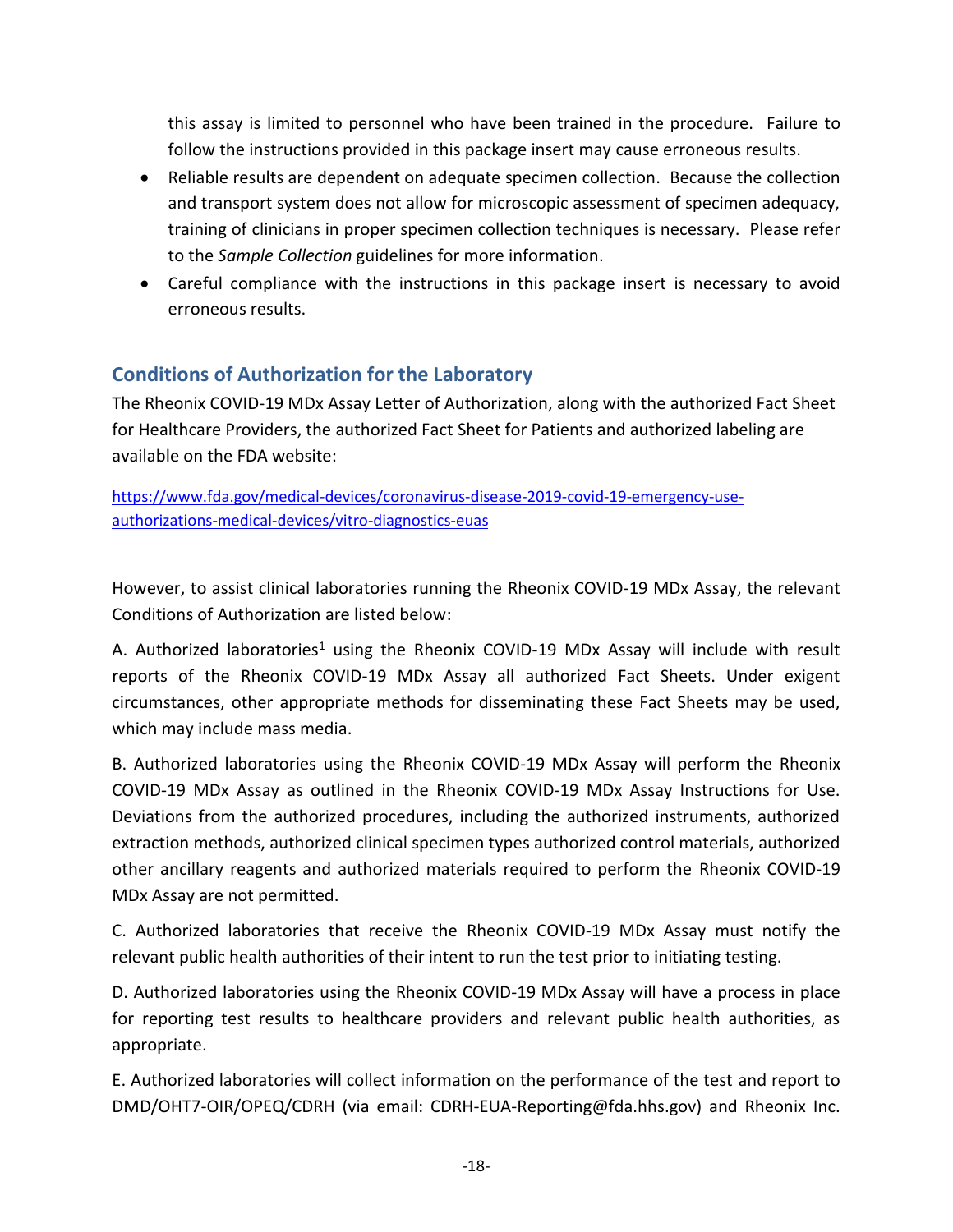Customer Technical Support 1-844-RHEONIX (1-844-743-6649) any suspected occurrence of false positive or false negative results and significant deviations from the established performance characteristics of the test of which they become aware.

F. All laboratory personnel using the test must be appropriately trained in PCR techniques and use appropriate laboratory and personal protective equipment when handling this kit, and use the test in accordance with the authorized labeling.

G. Rheonix Inc., its authorized distributor(s), and authorized laboratories using the Rheonix COVID-19 MDx Assay will ensure that any records associated with this EUA are maintained until otherwise notified by FDA. Such records will be made available to FDA for inspection upon request.

<span id="page-19-0"></span>1 For ease of reference, this letter will refer to, "Laboratories certified under the Clinical Laboratory Improvement Amendments of 1988 (CLIA), 42 U.S.C. §263a, that meet requirements to perform high complexity tests" as "authorized laboratories."

## <span id="page-19-1"></span>**Non-Clinical Performance Evaluation**

#### **Limit of Detection (LoD) (Analytical Sensitivity)**

#### *Nasopharyngeal swab*

The Limit of Detection (LoD) was established by evaluating a dilution series of inactivated SARS-CoV-2 virus in pre-screened negative nasopharyngeal swabs matrix using the protocol described below**.**

The preliminary LoD was determined by evaluating a total of 5 different concentrations of inactivated SARS-CoV-2 virus, diluted in pooled NP swab matrix around the presumed LoD. Each replicate was independently processed through the entire automated process and the preliminary LoD was determined to be in the range of 312 to 625 genomic equivalents/mL or less. In order to be conservative, however, we established the preliminary LoD at 625 genomic equivalents/mL and confirmed this LoD by analyzing a total of 22 replicates of pooled NP swabs spiked with inactivated SARS-CoV-2 spiked at 625 genomic equivalents/mL (Table 7 below). Based on the manner in which the Rheonix EncompassMDx Workstation processes the NP swabs (i.e., 200 μL of sample loaded into the assay cartridge and then 6 μl of the final 30 μl of purified RNA transferred into the RT-PCR reaction), 625 genomic equivalents/mL is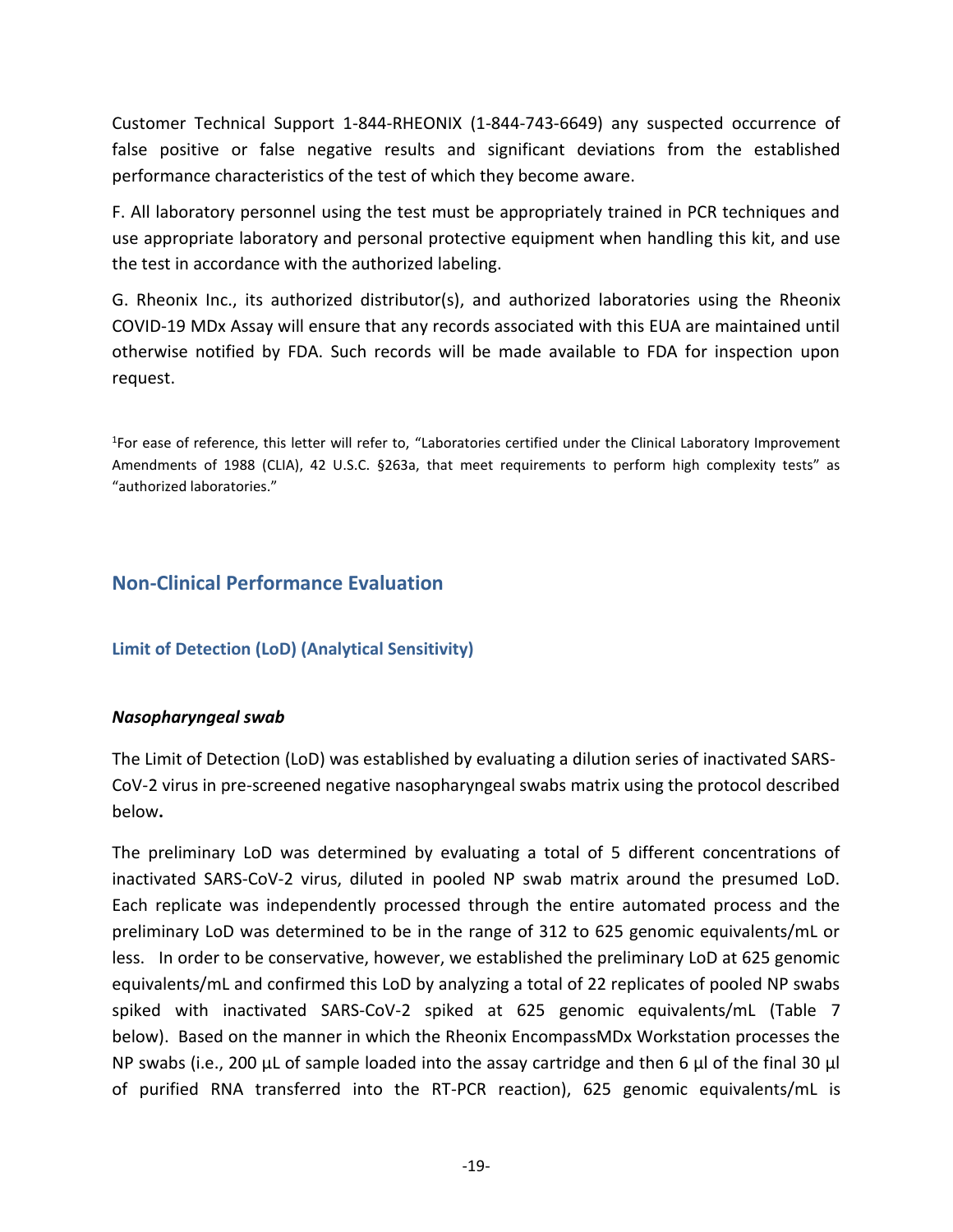equivalent to 25 genomic equivalents/reaction. Based on these studies, the LoD of the Rheonix COVID-19 MDx Assay was estimated to be 625 genomic equivalents/mL (Table 8).

| <b>Concentration of SARS-CoV-2</b> |                         | <b>Number Tested</b> | <b>Number Positive</b> | <b>Percent Positive</b> |
|------------------------------------|-------------------------|----------------------|------------------------|-------------------------|
| TCID <sub>50</sub> /mL             | Genomic equivalents/mL* |                      |                        |                         |
| $3.14 \times 10^{-3}$              | 78                      |                      |                        | 25%                     |
| $6.28 \times 10^{-3}$              | 156                     |                      |                        | 60%                     |
| $1.26 \times 10^{-2}$              | 312                     |                      |                        | 100%                    |
| $2.52 \times 10^{-2}$              | 625                     |                      |                        | 100%                    |
| $5.04 \times 10^{-2}$              | 1250                    |                      |                        | 100%                    |

*\*Dilutions were based on TCID50 values. Based on qPCR analysis, the genomic equivalents were shown to be 3.5 x 10<sup>9</sup> genome equivalents/mL (performed by ZeptoMetrix, Buffalo, NY).*

#### **Table 8. Confirmation of LoD for Rheonix COVID-19 MDx Assay**

| <b>Concentration of SARS-CoV-2</b> |                               | <b>Number Tested</b> | <b>Number Positive</b> | <b>Percent Positive</b> |
|------------------------------------|-------------------------------|----------------------|------------------------|-------------------------|
| TCID <sub>50</sub> /mL             | <b>Genomic equivalents/mL</b> |                      |                        |                         |
| $2.52 \times 10^{-2}$              | 625                           | 22                   | 22                     | 100%                    |

#### <span id="page-20-0"></span>*Saliva Specimen*

The Limit of Detection (LoD) was established by evaluating a dilution series of NATtrol™ control (NATtrol™ SARS-Related Coronavirus 2 (SARS-CoV-2) Stock, Catalog Number NATSARS(COV2)- ST, ZeptoMetrix (Buffalo, NY)) in saliva.

The preliminary LoD was determined by evaluating a total of 5 different concentrations of NATtrol SARS-CoV-2. Each replicate was independently processed through the entire automated process. The LoD was confirmed by analyzing a total of 20 replicates at the preliminary LoD concentration. Based on these studies, the LoD of the Rheonix COVID-19 MDx Assay was estimated to be 625 genomic equivalents/mL for saliva specimens.

A complete LoD study (preliminary and confirmatory) was repeated in nasopharyngeal swab matrix using the NATtrol SARS-CoV-2 in parallel with saliva specimen matrix. The analytical sensitivity of the Rheonix COVID-19 MDx Assay is estimated to be 625 genomic equivalents when testing for the presence of SARS-CoV-2 in either saliva or NP swabs.

|  | Table 9. Limit of Detection of the Rheonix COVID-19 MDx Assay When Testing Saliva Specimens. |  |  |  |  |  |  |
|--|----------------------------------------------------------------------------------------------|--|--|--|--|--|--|
|--|----------------------------------------------------------------------------------------------|--|--|--|--|--|--|

| <b>Concentration of SARS-CoV-2 (Genomic)</b><br>Equivalents/mL) | <b>Number Tested</b> | <b>Number Positive</b> | Percent<br><b>Positive</b> |
|-----------------------------------------------------------------|----------------------|------------------------|----------------------------|
| 625                                                             |                      | 20                     | 100%                       |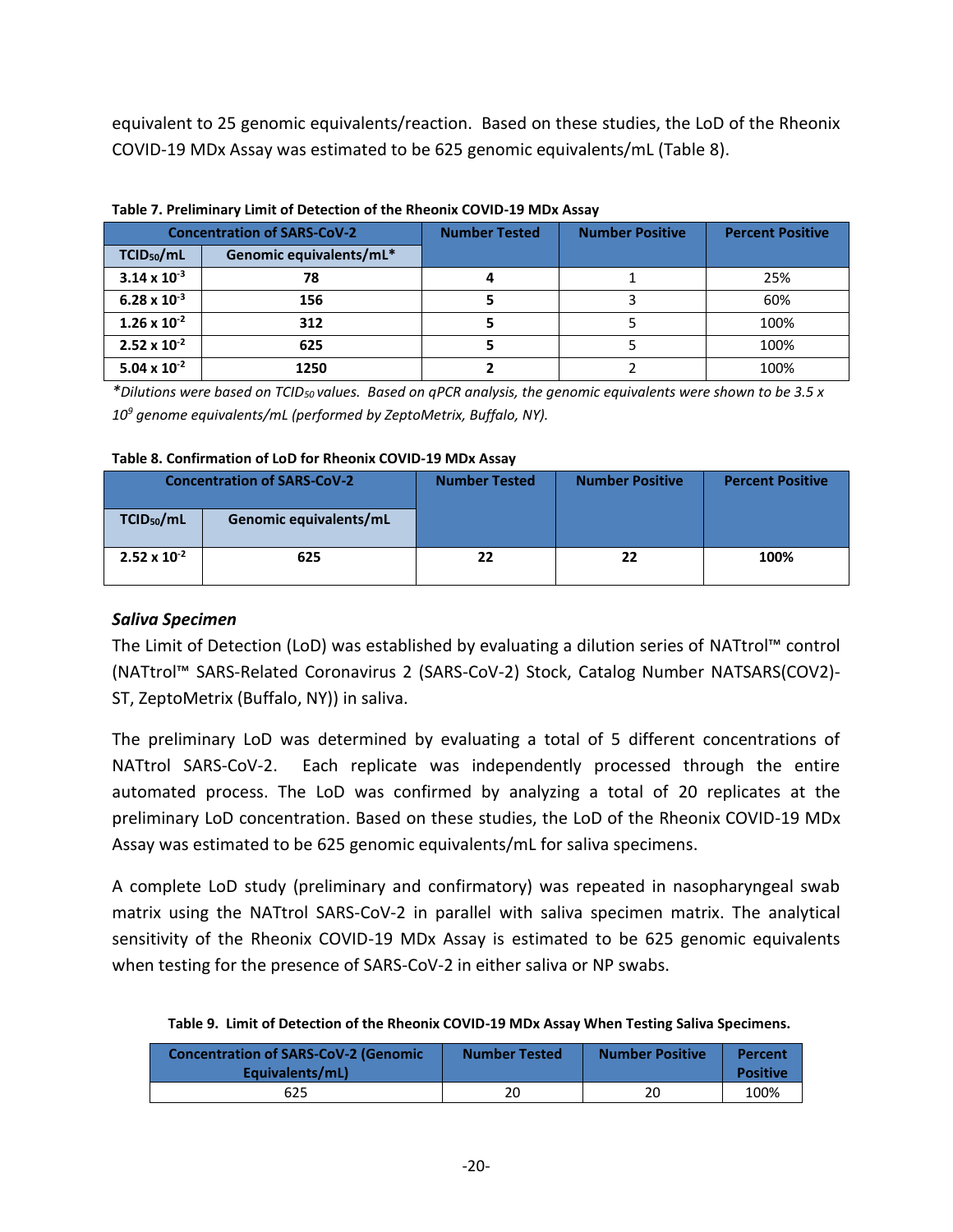#### **Inclusivity (Analytical Sensitivity)**

SARS-CoV-2 sequences were obtained from both the GISAID (38199 full-length sequences as of August 28<sup>th</sup> 2020) and NCBI (11663 full length sequences as of September 2<sup>nd</sup> 2020) dedicated databases. Neither geographic nor time restrictions were placed on either of the searches of the databases. Full-length sequences from both datasets were analyzed against the N1 primers and probe used in the Rheonix COVID-19 MDx assay. Table 10 shows that 98.087% of the combined 49862 full length sequences demonstrate 100% identity with the probe, as well as 99.773% and 99.585% of the combined full length sequences demonstrating 100% identity with the forward and reverse primers, respectively. Table 10 also shows the percentage of sequences with 1, 2 or 3 mismatches with the primer and probe sequences. The majority of mismatched sequences contain single base polymorphisms. In general, the target sequences of for the Rheonix COVID-19 MDx Assay were shown to be well conserved and the locations of those mismatches with the primer and probe that are known exist are not predicted to have an adverse effect on test performance.

**Table 10. SARS-CoV-2 sequence analysis: Number of 100% identity and mismatches (percent of total). MM: mismatch**

| <b>Name</b>        | 0 MM           | 1 MM        | 2 MM     | 3 MM     | Total |
|--------------------|----------------|-------------|----------|----------|-------|
| Forward nCoV-N1    | 49749 (99.773) | 111 (0.223) | 1(0.002) | 1(0.002) | 49862 |
| Reverse nCoV-N1    | 49655 (99.585) | 205(0.411)  | 2(0.004) |          | 49862 |
| 2019-nCoV N1 Probe | 48908(98.087)  | 952 (1.909) | 2(0.004) | 0        | 49862 |

#### <span id="page-21-0"></span>**Cross Reactivity (Analytical Specificity)**

Cross reactivity studies were performed on all organisms noted (Table 11), with each microorganism subjected to *in silico* analysis with all combinations of primer pairs present in the Rheonix COVID-19 MDx Assay. The Rheonix COVID-19 MDx Assay uses a subset of the primers developed by the CDC and utilized in the CDC developed 2019-Novel Coronavirus (2019-nCoV) Real-time RT-PCR assay. The Rheonix COVID-19 MDx Assay uses the primers generated for the human RNase P gene as sample control, and for the N1 target region of the SARS CoV-2 nucleocapsid protein gene sequence. The sequences of the four primers are shown in Table 12 and all potential primer combinations are shown in Table 13. All potential primer combinations were subjected to several analyses using the National Center for Biotechnology Information (NCBI) primer analysis tool Primer-BLAST (Basic Local Alignment Search Tool). In one analysis, only the potential cross-reacting organisms shown in Table 11 were tested with all combinations. In the second analyses, all combinations were tested against the complete nonredundant nucleotide collection database. To ensure the potential of any off target being detected, parameters are set wide (e.g. aggressively) to identify any possible target, even if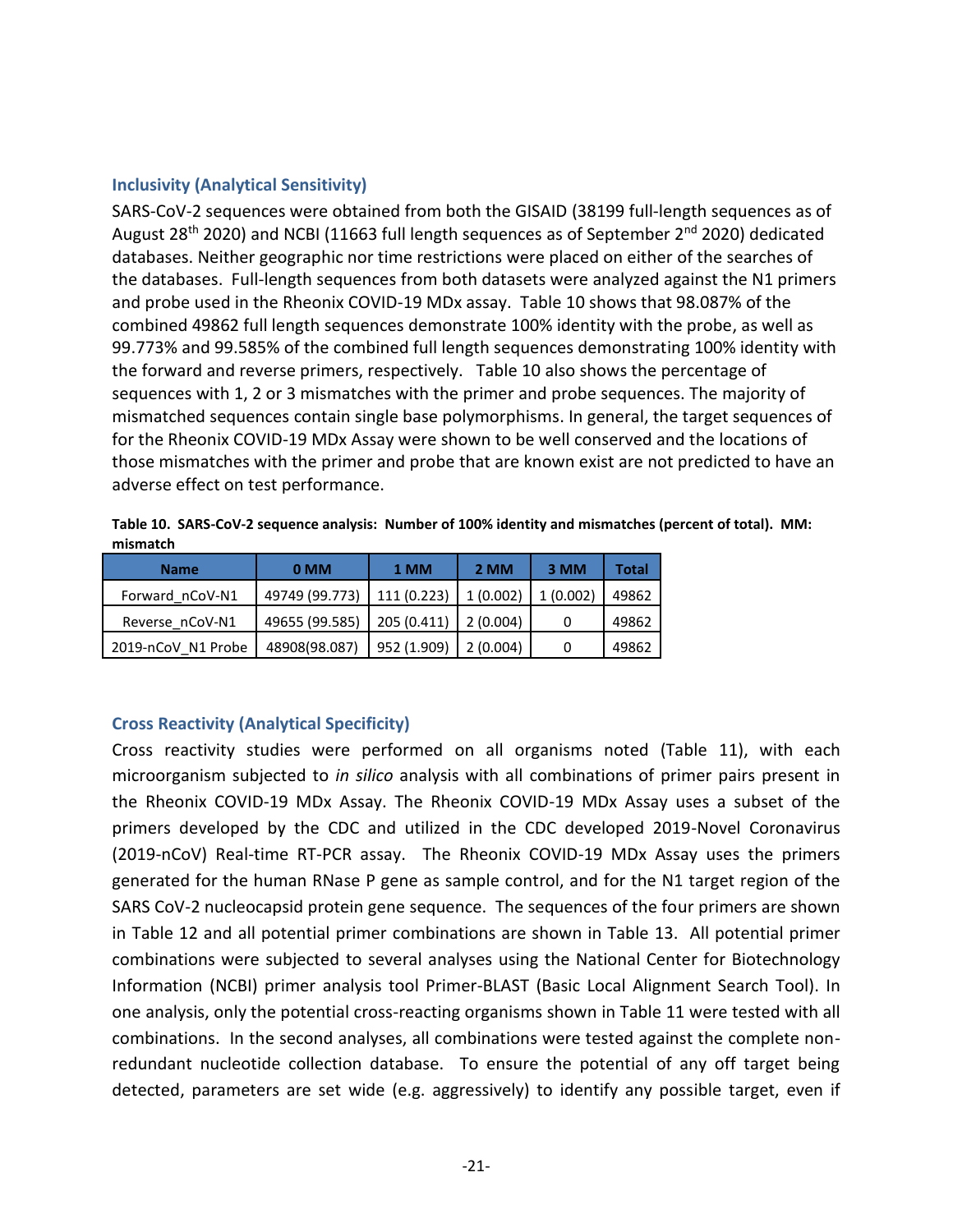implausible, would be detected. For example, the melting temperature parameters for the search are set between 40 °C and 77 °C, and a high allowance for mismatches. All analysis demonstrated the expected detection of SARS-CoV-2 and the human RNase P mRNA and gene with the correct corresponding primer pair. As expected, based on the current understanding of how SARS CoV-2 evolved, there is a significantly high degree of homology (97.2% identity) with the similar bat and pangolin virus. Contamination of the swab samples with bat or pangolin virus presents negligible risk and thus false positives due to these homologies are not expected. It should also be noted that the primers for the human RNase P gene demonstrate identity with the predicted sequences of several primates. The risk of the swabs being contaminated with exotic primate sequences presents negligible risks as well and therefore is not a concern for the assay. These data confirm that no potential off-targets could be amplified with any combination of the primers in the assay resulting in either the potential of false positives, or competition with the actual desired targets.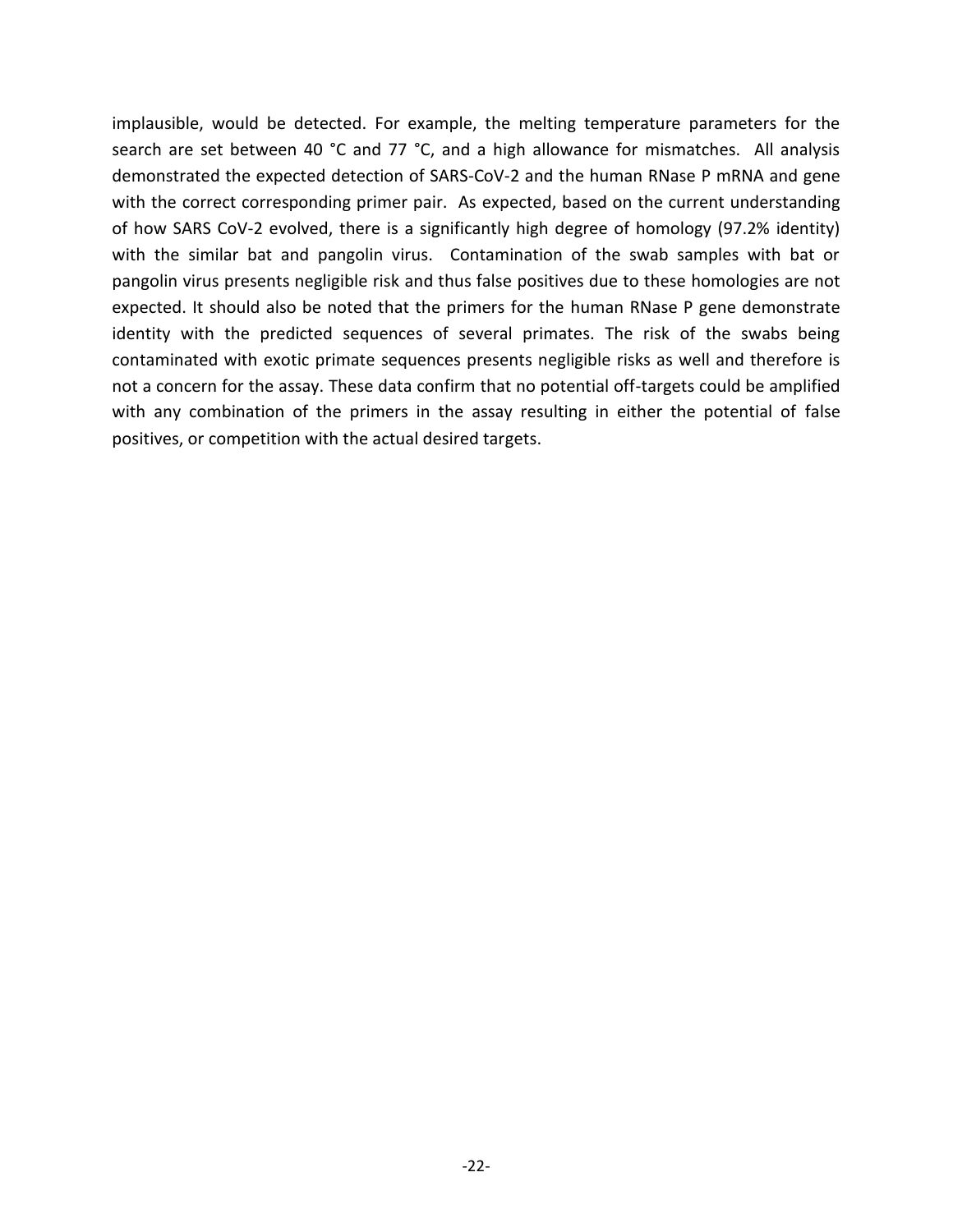| <b>Other high priority</b><br>pathogens from the<br>same genetic family | <b>High priority organisms</b><br>likely in the circulating<br>area | High priority organisms,<br>including organisms<br>commonly found in the<br>clinical matrix | <b>Organisms to be</b><br>analyzed for non-<br><b>blood clinical</b><br>specimens |
|-------------------------------------------------------------------------|---------------------------------------------------------------------|---------------------------------------------------------------------------------------------|-----------------------------------------------------------------------------------|
| Human coronavirus                                                       |                                                                     |                                                                                             |                                                                                   |
| 229E                                                                    | Adenovirus (e.g. C1 Ad. 71)                                         | Influenza C                                                                                 | Escherichia coli                                                                  |
| Human coronavirus                                                       | Human Metapneumovirus                                               |                                                                                             |                                                                                   |
| OC43                                                                    | (hMPV)                                                              | Parechovirus                                                                                | Lactobacillus spp.                                                                |
| Human coronavirus                                                       |                                                                     |                                                                                             |                                                                                   |
| HKU1                                                                    | Parainfluenza virus 1-4                                             | Candida albicans                                                                            | Bacillus spp.                                                                     |
| Human coronavirus<br><b>NL63</b>                                        | Influenza A & B                                                     | Corynebacterium                                                                             |                                                                                   |
|                                                                         |                                                                     | diphtheria<br>Legionella non-                                                               | Clostridium spp.                                                                  |
| SARS-coronavirus                                                        | Enterovirus (e.g. EV68)                                             | pneumophila                                                                                 | Enterobacter spp.                                                                 |
|                                                                         |                                                                     | <b>Bacillus anthracis</b>                                                                   |                                                                                   |
| <b>MERS-coronavirus</b>                                                 | Respiratory syncytial virus                                         | (Anthrax)                                                                                   | Enterococcus spp.                                                                 |
|                                                                         | Rhinovirus                                                          | Moraxella catarrhalis                                                                       | Fusobacterium spp.                                                                |
|                                                                         | Chlamydia pneumoniae                                                | Neisseria elongata                                                                          | Bacteroides spp.                                                                  |
|                                                                         | Haemophilus influenzae                                              | Neisseria meningitidis                                                                      | Bifidobacterium spp.                                                              |
|                                                                         | Legionella pneumophila                                              | Pseudomonas aeruginosa                                                                      | Ruminococcus spp.                                                                 |
|                                                                         | Mycobacterium                                                       | Staphylococcus                                                                              |                                                                                   |
|                                                                         | tuberculosis                                                        | epidermidis                                                                                 |                                                                                   |
|                                                                         | Streptococcus pneumoniae                                            | Leptospira spp.                                                                             |                                                                                   |
|                                                                         | Streptococcus pyogenes                                              | Chlamydia psittaci                                                                          |                                                                                   |
|                                                                         | Bordetella pertussis                                                | Coxiella burneti (Q-Fever)                                                                  |                                                                                   |
|                                                                         | Mycoplasma pneumoniae                                               | Staphylococcus aureus                                                                       |                                                                                   |
|                                                                         | Pneumocystis jirovecii (PJP)                                        |                                                                                             |                                                                                   |
|                                                                         | Candida albicans                                                    |                                                                                             |                                                                                   |
|                                                                         | Pseudomonas aeruginosa                                              |                                                                                             |                                                                                   |
|                                                                         | Staphylococcus<br>epidermidis                                       |                                                                                             |                                                                                   |
|                                                                         | Streptococcus salivarius                                            |                                                                                             |                                                                                   |

#### **Table 11. In silico Analysis of Potentially Cross-Reactive Organisms**

#### **Table 12. Primer Sequences used in the Rheonix COVID-19 MDx Assay**

| <b>Primer</b>   | Sequence $(5' - 3')$            |
|-----------------|---------------------------------|
| <b>RNAp For</b> | <b>AGATTTGGACCTGCGAGCG</b>      |
| <b>RNAp Rev</b> | <b>GAGCGGCTGTCTCCACAAGT</b>     |
| N1 For          | <b>GACCCCAAAATCAGCGAAAT</b>     |
| N1 Rev          | <b>TCTGGTTACTGCCAGTTGAATCTG</b> |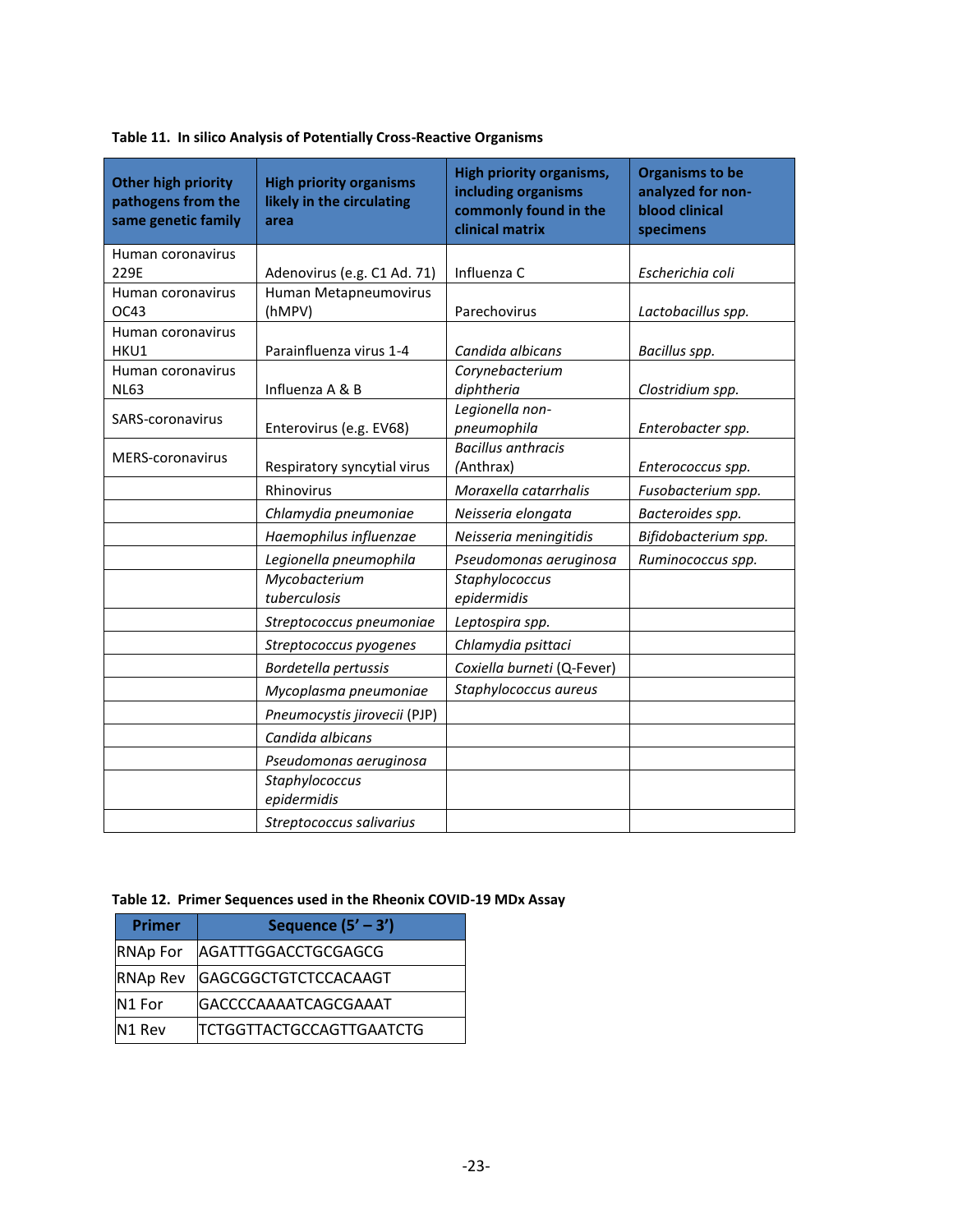|                 | <b>PRIMER 1</b>    |                    |                    |                    |  |
|-----------------|--------------------|--------------------|--------------------|--------------------|--|
|                 | <b>RNAp For</b>    | <b>RNAp Rev</b>    | N <sub>1</sub> For | N <sub>1</sub> Rev |  |
|                 | <b>RNAp For</b>    | <b>RNAp For</b>    | <b>RNAp For</b>    | <b>RNAp For</b>    |  |
| <b>PRIMER 2</b> | <b>RNAp Rev</b>    | <b>RNAp Rev</b>    | <b>RNAp Rev</b>    | <b>RNAp Rev</b>    |  |
|                 | N1 For             | N1 For             | N1 For             | N1 For             |  |
|                 | N <sub>1</sub> Rev | N <sub>1</sub> Rev | N <sub>1</sub> Rev | N <sub>1</sub> Rev |  |

**Table 13. All Possible Primer Combinations in the RT-PCR Master Mix**

#### <span id="page-24-0"></span>**Interfering Substances**

The main objective of this study is to investigate the potential for interference resulting from medically relevant concentrations of various interfering substances ("interferents") that could potentially be present in respiratory specimens evaluated by the Rheonix COVID-19 MDx Assay.

A total of 12 potentially interfering substances that could be present in the NP swab specimens were evaluated at concentrations selected to be medically relevant. The testing was performed by analyzing pooled NP swabs (previously screened with the Rheonix COVID-19 MDx and shown to be negative) under the following conditions:

- Each potentially interfering substance was first separately evaluated in pooled NP swab to determine if the presence of the interfering substance would cause a "negative" sample to yield a "positive" result.
- Each potentially interfering substance was then separately evaluated in the presence and absence of inactivated SARS-CoV-2 virus at 3X the established LoD of the Rheonix COVID-19 MDx Assay.
- Testing was performed in triplicate.
- A single operator performed the testing on a single Encompass MDx workstation.
- A single external positive control run at 5X LoD and a single and a single negative control (pre-tested pooled negative NP swab) was run at least once/day.
- When tested in the absence of inactivated SARS-CoV-2 virus, a substance will be considered an interfering substance if one or more of the two replicates yields a positive result for SARS-CoV-2 RNA.

#### **Statistical Methods**

In the absence of target organisms, the percent of "positive" results in the presence of interfering substances was calculated. In the presence target organisms and interfering substances, the percent of "positive" results was calculated.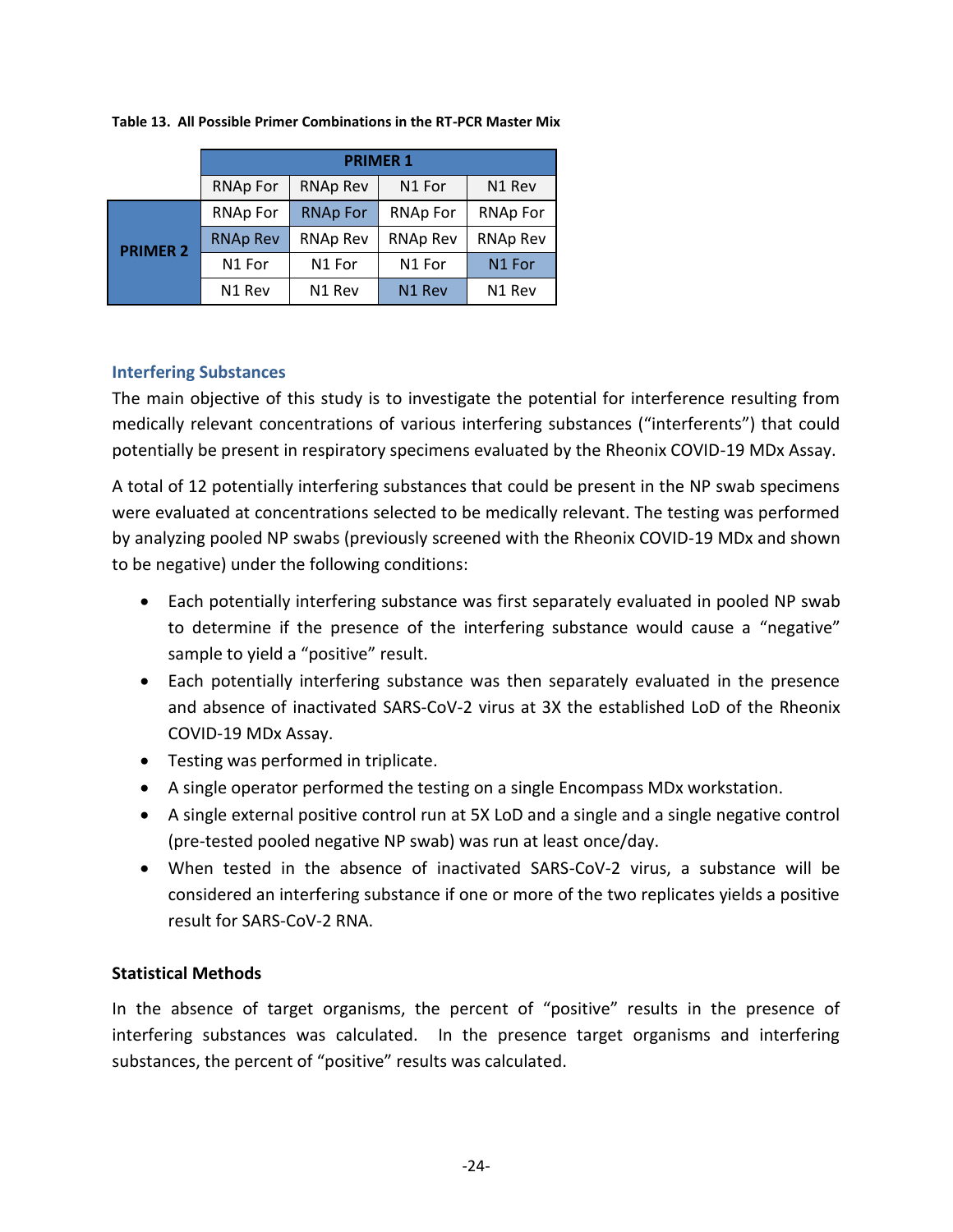#### **Acceptance Criteria**

For a substance to be classified as non-interfering, the results displayed in Table 14 are expected. Any other combination of results will classify the substance as interfering.

| <b>Test combination</b>                     | <b>Anticipated Results</b>                     |
|---------------------------------------------|------------------------------------------------|
| Matrix alone                                | Negative for all replicates for SARS-CoV-2 RNA |
| Matrix, plus interferent                    | Negative for all replicates for SARS-CoV-2 RNA |
| Matrix, plus SARS-CoV-2 RNA                 | Positive for all replicates for SARS-CoV-2 RNA |
| Matrix, plus SARS-CoV-2 RNA and interferent | Positive for all replicates for SARS-CoV-2 RNA |

**Table 14. Anticipated Interference Study Results**

Accordingly, when tested in the absence of the SARS-CoV-2 RNA, a substance is considered an interfering substance if one or more of the replicates yields a positive signal.

Similarly, when tested in the presence of SARS-CoV-2 RNA, a substance is considered an interfering substance if one or more of the replicates yields a negative signal.

The results of the interference study are reported in Table 15. The concentration of potentially interfering substance that was tested did not demonstrate interference (of either a negative sample being converted to a positive result by the presence of the substance or a positive sample being converted to a negative result by the presence of the substance).

|                                              |                                | <b>Results detected*</b> |                                               |
|----------------------------------------------|--------------------------------|--------------------------|-----------------------------------------------|
| <b>Product tested</b>                        | <b>Concentration</b><br>tested | Interferent +<br>matrix  | <b>SARS-CoV-</b><br>2+Interferent<br>+ matrix |
|                                              |                                | Neg(x3)                  | Pos $(x3)$                                    |
| Mucin: bovine submaxillary gland, type I-S   | 1mg/mL                         | 3                        | 3                                             |
| Blood (human)                                | 1%                             | 3                        | 3                                             |
| Saline nasal spray                           | $10\%$ v/v                     | 3                        | 3                                             |
| Afrin nasal spray (Oxymetazoline HCl 0.05%)  | $10\%$ v/v                     | 3                        | 3                                             |
| Flonase allergy relief (Fluticasone furoate) | 500 ng/mL                      | 3                        | 3                                             |

#### **Table 15. Endogenous Interference Study Results**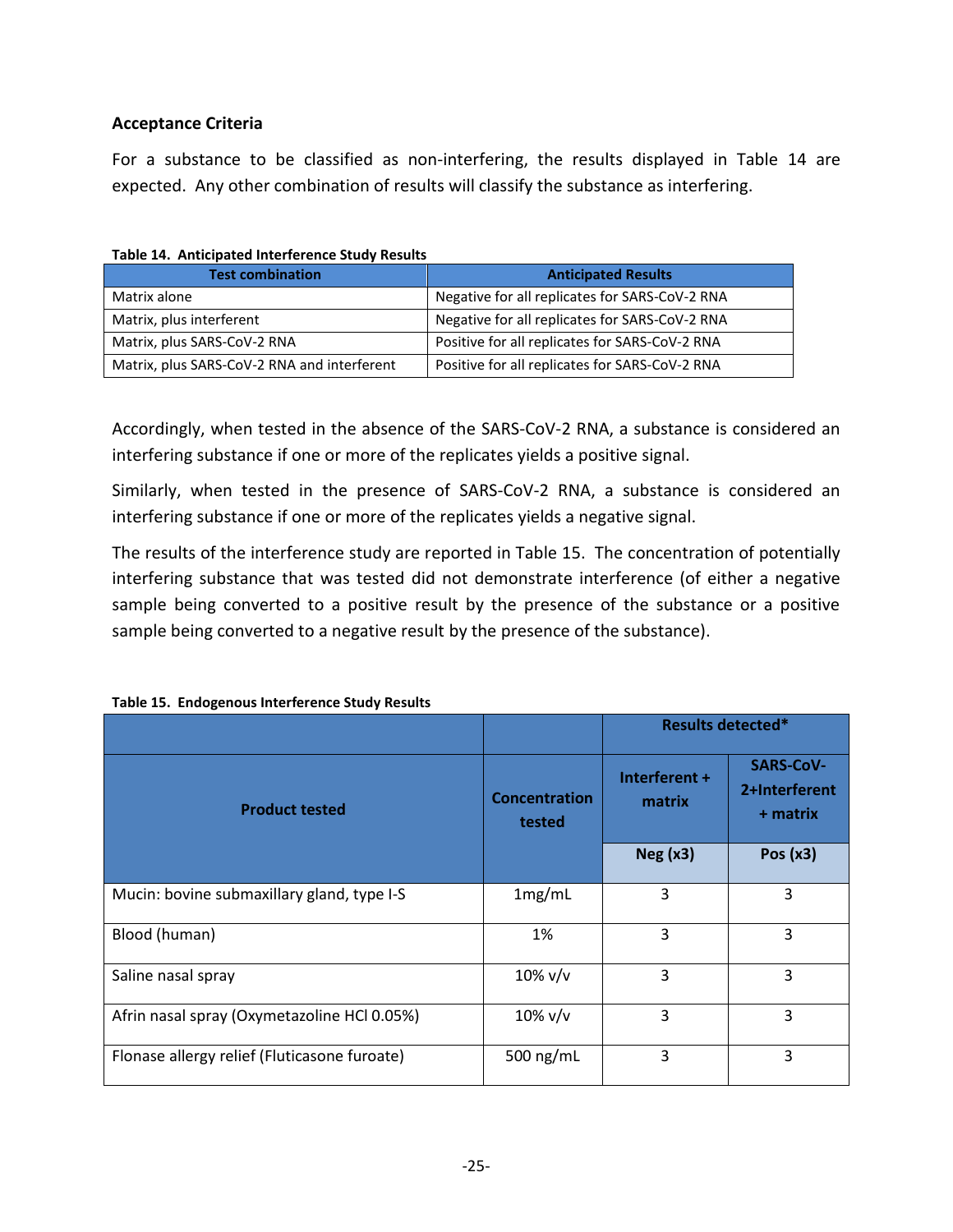| Zicam cold remedy (Luffa operculata)                      | $10\%$ v/v    | 3 | 3 |
|-----------------------------------------------------------|---------------|---|---|
| Children's allergy relief, (Loratadine 5mg/mL)            | $100$ ng/mL   | 3 | 3 |
| Vicks Vapocool sore throat (Benzocaine 5%,<br>menthol 1%) | 2.5% v/v      | 3 | 3 |
| Oseltamivir phosphate                                     | 500 ng/mL     | 3 | 3 |
| Mupirocin                                                 | 500 ng/mL     | 3 | 3 |
| Tobramycin                                                | 500 ng/mL     | 3 | 3 |
| <b>Biotin</b>                                             | $3,500$ ng/mL | 3 | 3 |

*\*In all cases the expected results were obtained under each of the listed conditions*

#### **FDA SARS-CoV-2 Reference Panel Testing**

#### *Nasopharyngeal Swabs*

The evaluation of sensitivity and MERS-CoV cross-reactivity was performed using reference material (T1), blinded samples and a standard protocol provided by the FDA. The study included a range finding study and a confirmatory study for LoD. Blinded sample testing was used to establish specificity and to corroborate the LoD. The extraction method used was exactly as described in this Package Insert and was performed on the Rheonix Encompass MDx® Workstation that automatically performs all sample extraction, amplification and detection steps in a closed system. The results are summarized in Table 16.

| Table 16. Summary of LoD Confirmation Result Using the FDA SARS-CoV-2 Reference Panel |  |
|---------------------------------------------------------------------------------------|--|
|---------------------------------------------------------------------------------------|--|

| <b>Reference Materials Provided</b><br>by FDA | <b>Specimen Type</b> |                  | Cross-<br>Reactivity |
|-----------------------------------------------|----------------------|------------------|----------------------|
| SARS-CoV-2                                    | Nasopharyngeal       | $1.8x103$ NDU/mL | N/A                  |
| MERS-COV                                      | Swab                 | N/A              | <b>ND</b>            |

NDU/mL: RNA NAAT detectable units/mL N/A: Not Applicable

ND: Not Detected

*Saliva*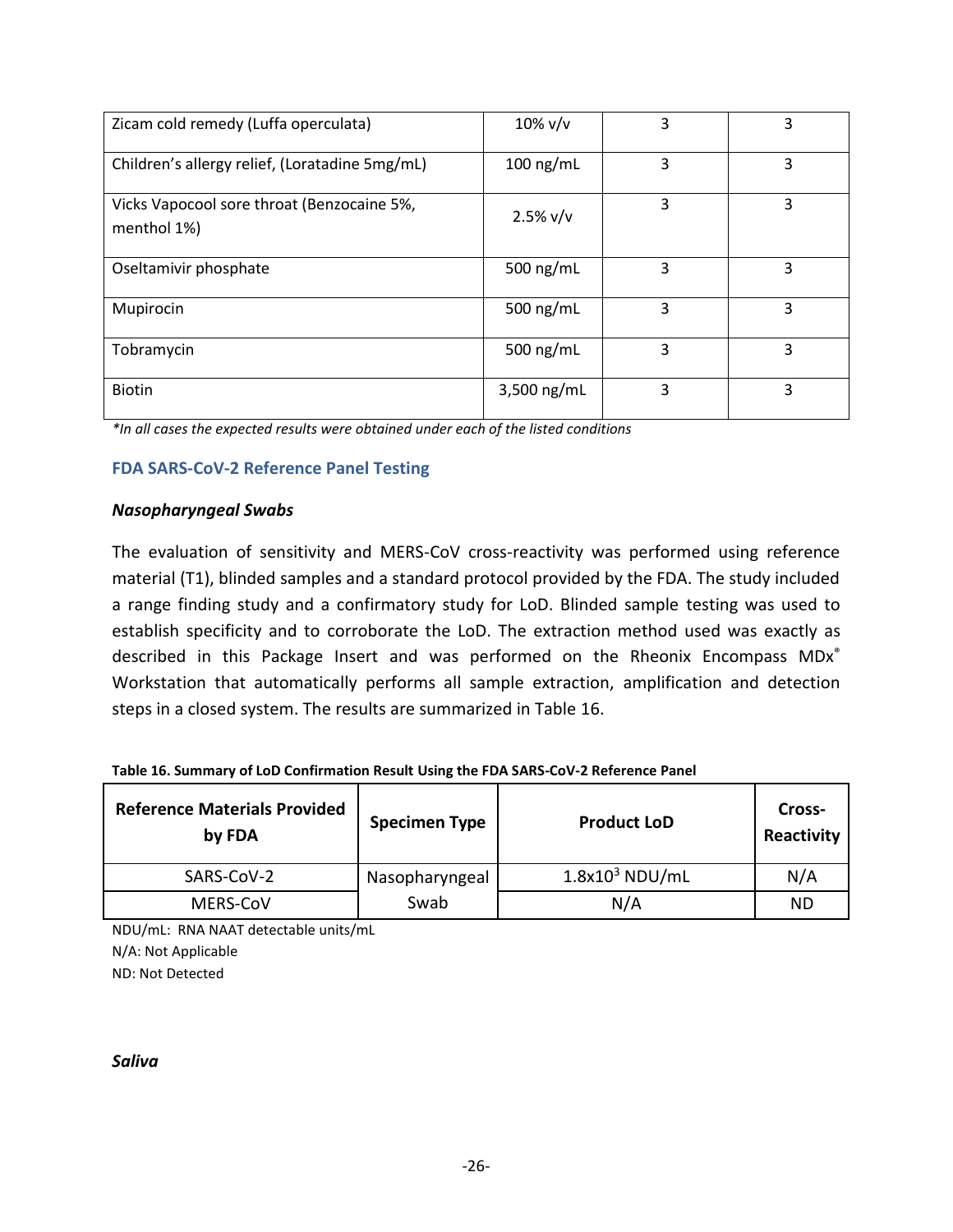The evaluation of sensitivity and MERS-CoV cross-reactivity was performed using reference material (T1), blinded samples and a standard protocol provided by the FDA. The study included a range finding study and a confirmatory study for LoD. Blinded sample testing was used to establish specificity and to corroborate the LoD. The extraction method used was exactly as described in this Package Insert and was performed on the Rheonix Encompass MDx<sup>®</sup> Workstation that automatically performs all sample extraction, amplification and detection steps in a closed system. The results are summarized in Table 17.

| <b>Reference Materials Provided</b><br>by FDA | Specimen<br><b>Type</b> | <b>Product LoD</b> | Cross-<br>Reactivity |
|-----------------------------------------------|-------------------------|--------------------|----------------------|
| SARS-CoV-2                                    | Saliva                  | $2.0x103$ NDU/mL   | N/A                  |
| MERS-CoV                                      |                         | N/A                | <b>ND</b>            |

NDU/mL: RNA NAAT detectable units/mL N/A: Not Applicable ND: Not Detected

## <span id="page-27-0"></span>**Clinical Evaluation**

#### *Nasopharyngeal Swabs*

The clinical evaluation of the Rheonix COVID-19 MDx Assay was performed by analyzing contrived samples that consisted of 30 reactive and 30 nonreactive NP swabs. Each swab was obtained from a single, unique subject and spiked with various concentrations of SARS-CoV-2 RNA as shown in Table 18. A total of 30 unspiked (negative) NP samples and 30 contrived NP samples were tested.

| <b>Specimen Type</b> | <b>Number of Specimens</b> | <b>Spike level</b> | <b>Expected Test Result</b> |
|----------------------|----------------------------|--------------------|-----------------------------|
| Low LoD              | 20                         | 2X LoD             | ≥95% Positive               |
| Intermediate LoD     |                            | 5X LoD             | 100% Positive               |
| High LoD             |                            | 10X LoD            | 100% Positive               |
| Negative             | 30                         | None               | 100% Negative               |

| Table 18. Composition of Contrived Clinical Specimens Used in Clinical Evaluation Studies |
|-------------------------------------------------------------------------------------------|
|-------------------------------------------------------------------------------------------|

The specimens were collected in BD Universal Viral Transport with 3 ml media and shipped to Rheonix's facility in Ithaca, NY for spiking and testing. One ml of Rheonix 4X Sample Buffer was added to each tube prior to analysis.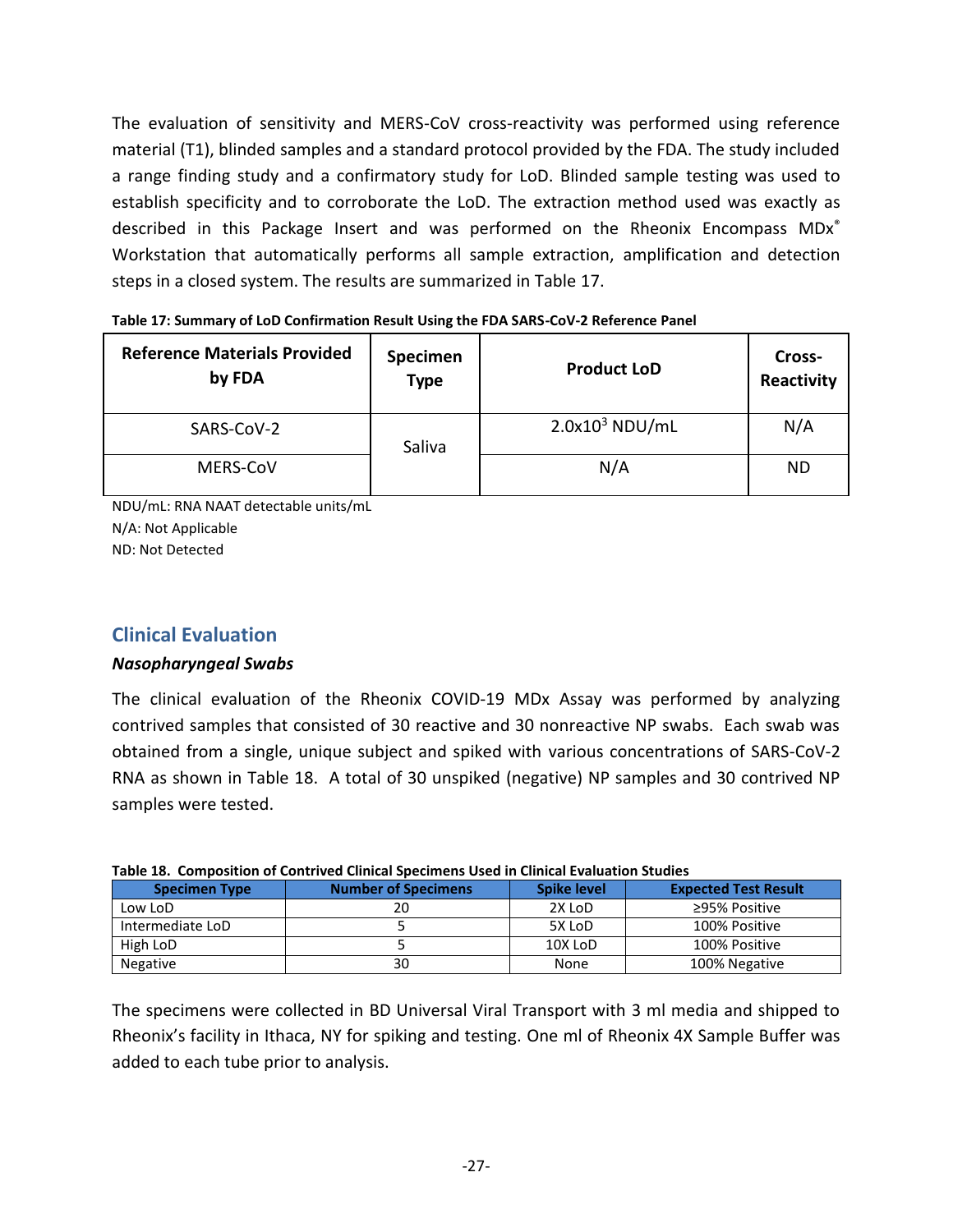Qualitative test results are reported together with the associated assay metric expressed in term of Intensity Units (Table 19 and Table 20).

| Sample ID      | <b>Spike Level</b> | Qualitative* | <b>Intensity Units</b> |           |
|----------------|--------------------|--------------|------------------------|-----------|
|                |                    |              | <b>RNase P Target</b>  | N1 Target |
| $\mathbf{1}$   | None               | Negative     | 149.932                | $-1.635$  |
| $\overline{2}$ | None               | Negative     | 166.74                 | $-11.371$ |
| 3              | None               | Negative     | 163.847                | 6.495     |
| 4              | None               | Negative     | 175.114                | 0.834     |
| 5              | None               | Negative     | 182.435                | $-0.922$  |
| 6              | None               | Negative     | 184.31                 | $-2.214$  |
| $\overline{7}$ | None               | Negative     | 151.872                | $-2.88$   |
| 8              | None               | Negative     | 176.078                | $-7.626$  |
| 9              | None               | Negative     | 166.339                | $-3.92$   |
| 10             | None               | Negative     | 185.055                | $-1.79$   |
| 11             | None               | Negative     | 169.528                | $-6.595$  |
| 12             | None               | Negative     | 168.64                 | 0.294     |
| 13             | None               | Negative     | 170.468                | $-4.116$  |
| 14             | None               | Negative     | 192.41                 | $-2.67$   |
| 15             | None               | Negative     | 167.623                | 3.499     |
| 16             | None               | Negative     | 182.884                | 0.797     |
| 17             | None               | Negative     | 173.286                | 5.897     |
| 18             | None               | Negative     | 158.428                | $-0.317$  |
| 19             | None               | Negative     | 186.174                | $-3.248$  |
| 20             | None               | Negative     | 182.289                | $-4.13$   |
| 21             | None               | Negative     | 184.611                | $-5.518$  |
| 22             | None               | Negative     | 175.881                | $-10.286$ |
| 23             | None               | Negative     | 187.694                | 0.373     |
| 24             | None               | Negative     | 182.555                | 0.119     |
| 25             | None               | Negative     | 190.94                 | 8.301     |
| 26             | None               | Negative     | 196.368                | 1.753     |
| 27             | None               | Negative     | 190.455                | 0.411     |
| 28             | None               | Negative     | 157.149                | $-2.131$  |
| 29             | None               | Negative     | 186.288                | 0.802     |
| 30             | None               | Negative     | 142.583                | $-4.811$  |

**Table 19. Clinical Evaluation of Unspiked NP Swab: Results Obtained Using the Rheonix COVID-19 MDx Assay**

*\* Intensity readings less than 25.00 units are scored as "Negative" while intensity readings greater than .00 are scored as "Positive".*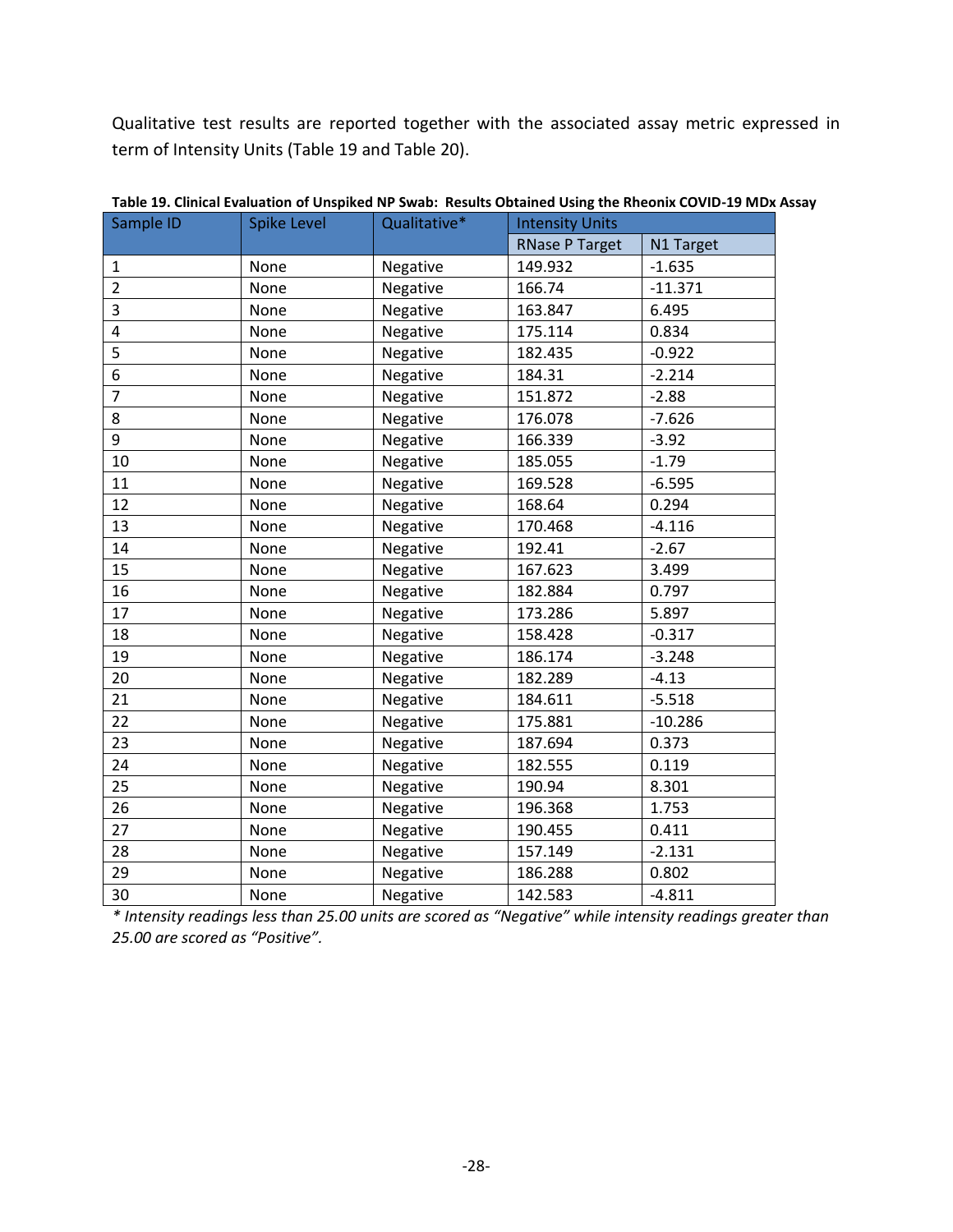| Sample         | Spike Level     | Qualitative* | <b>Intensity Units</b> |           |
|----------------|-----------------|--------------|------------------------|-----------|
| ID             |                 |              | <b>RNase P Target</b>  | N1 Target |
| $\mathbf{1}$   | 2 X LoD         | Pos          | 171.287                | 158.333   |
| $\overline{2}$ | 2 X LoD         | Pos          | 163.705                | 67.499    |
| 3              | 2 X LoD         | Pos          | 159.723                | 138.684   |
| 4              | 2 X LoD         | Pos          | 156.037                | 128.951   |
| 5              | 2 X LoD         | Pos          | 111.669                | 117.139   |
| 6              | 2 X LoD         | Pos          | 170.692                | 119.603   |
| $\overline{7}$ | 2 X LoD         | Pos          | 172.921                | 161.551   |
| 8              | 2 X LoD         | Pos          | 197.868                | 168.628   |
| 9              | 2 X LoD         | Pos          | 164.422                | 143.409   |
| 10             | 2 X LoD         | Pos          | 147.253                | 149.632   |
| 11             | 2 X LoD         | Pos          | 158.49                 | 156.341   |
| 12             | 2 X LoD         | Pos          | 167.307                | 145.039   |
| 13             | 2 X LoD         | Pos          | 144.464                | 134.459   |
| 14             | 2 X LoD         | Pos          | 164.925                | 116.614   |
| 15             | 2 X LoD         | Pos          | 119.043                | 39.519    |
| 16             | 2 X LoD         | Pos          | 146.027                | 124.338   |
| 17             | 2 X LoD         | Pos          | 163.178                | 127.369   |
| 18             | 2 X LoD         | Pos          | 163.137                | 150.677   |
| 19             | 2 X LoD         | Pos          | 163.691                | 137.36    |
| 20             | 2 X LoD         | Pos          | 178.737                | 153.44    |
| 21             | 5 x LoD         | Pos          | 177.602                | 177.92    |
| 22             | 5 x LoD         | Pos          | 196.724                | 188.258   |
| 23             | 5 x LoD         | Pos          | 188.573                | 199.827   |
| 24             | 5 x LoD         | Pos          | 190.925                | 185.071   |
| 25             | 5 x LoD         | Pos          | 161.391                | 171.233   |
| 26             | $10 \times$ LoD | Pos          | 208.951                | 180.55    |
| 27             | $10 \times$ LoD | Pos          | 125.543                | 109.55    |
| 28             | $10 \times$ LoD | Pos          | 189.218                | 189.913   |
| 29             | $10 \times$ LoD | Pos          | 154.301                | 180.131   |
| 30             | $10 \times$ LoD | Pos          | 169.465                | 182.442   |

**Table 20. Clinical Evaluation of Spiked NP Swab: Results Obtained Using the Rheonix COVID-19 MDx Assay**

*\* Intensity readings less than 25.00 units are scored as "Negative" while intensity readings greater than .00 are scored as "Positive".*

<span id="page-29-0"></span>Analysis of the contrived samples gave rise to expected results (Table 21).

| Table 21. Results Obtained When Analyzing Contrived Specimens |  |  |
|---------------------------------------------------------------|--|--|
|---------------------------------------------------------------|--|--|

| <b>Specimen Type</b> |    |         | <b>Number of Specimens Spike level Number Positive or Negative Percent Correct</b> |      |
|----------------------|----|---------|------------------------------------------------------------------------------------|------|
| Low LoD              | 20 | 2X LoD  | 20 Positive                                                                        | 100% |
| Intermediate LoD     |    | 5X LoD  | 5 Positive                                                                         | 100% |
| High LoD             |    | 10X LoD | 5 Positive                                                                         | 100% |
| Negative             | 30 | None    | 30 Negative                                                                        | 100% |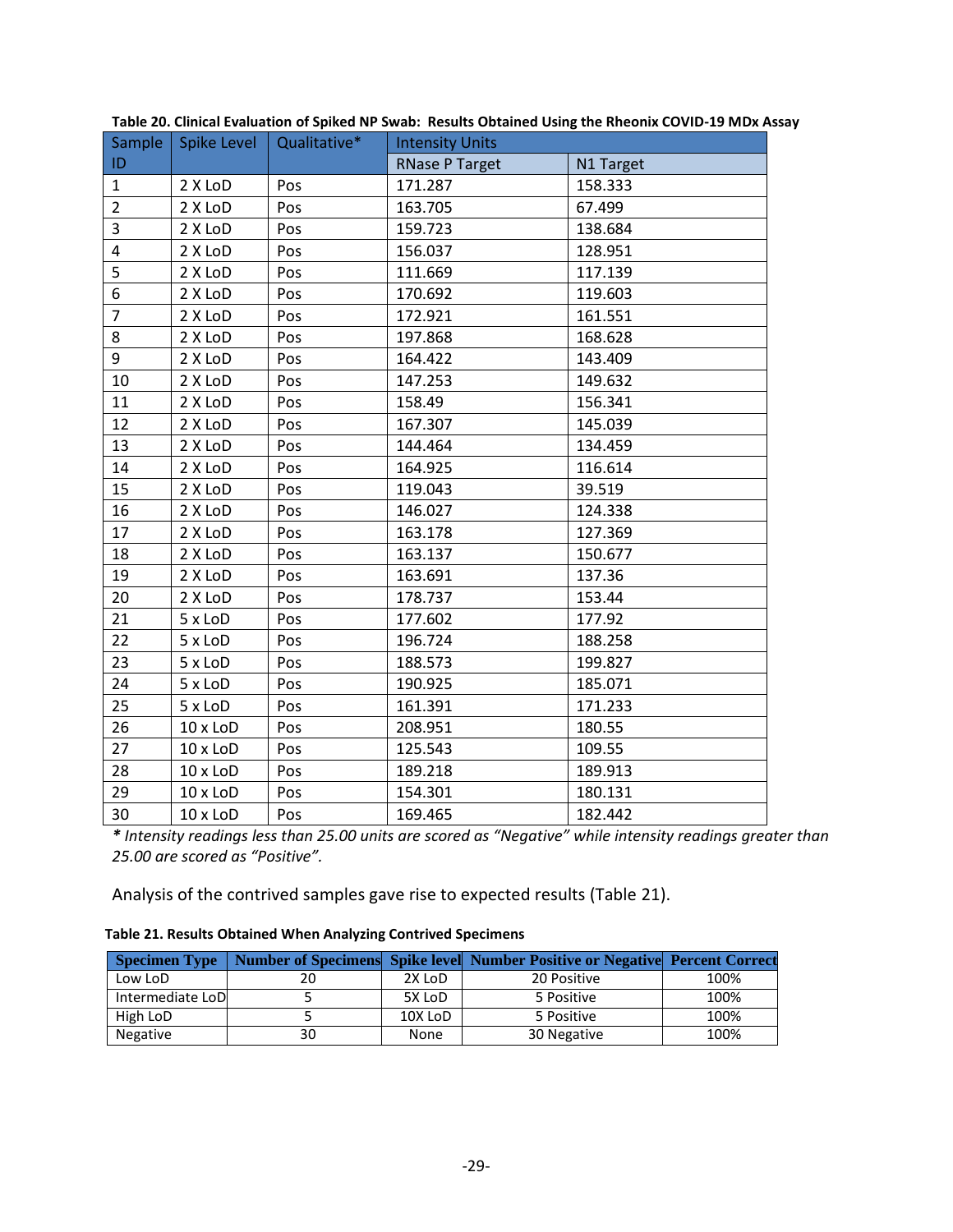#### *Saliva*

A clinical study was performed to evaluate the use of saliva as a specimen type for detection of SARS-CoV-2 in patients who are suspected of COVID-19 by their healthcare provider. Two separate IRBs oversaw the studies and samples were collected at two different study sites.

The protocol was designed to obtain paired, de-identified nasopharyngeal swabs and saliva specimens in order to compare the positive and negative agreement between these two clinical matrices when tested using the Rheonix COVID-19 MDx Assay. Paired nasopharyngeal swab and saliva specimens were obtained from 79 individuals suspected of COVID-19 by their health care provider. Each paired set of specimens was obtained from a unique subject. Participants in the study were classified as symptomatic or asymptomatic. Paired specimens from patients with previous known positive results for SARS-CoV-2 were obtained no later than 5 days after the date on which their positive test result was obtained.

#### *Collection of NP swabs*

All NP swabs were collected by a health care provider in NP collection devices (BD or Copan Diagnostics) or in a UTM validated by the study site.

#### *Collection of Saliva Specimens*

3 mL of saliva specimens were collected into sterile 15 mL conical tubes under the observation of a healthcare provider. The conical tube was then given to the healthcare worker who either immediately added 1 mL of Rheonix 4X Buffer or transported the conical tube to a laboratory where 1 mL of Rheonix 4X Buffer was subsequently added within 4-6 hours.

#### *Results from Evaluation of Paired Specimens*

The performance of the Rheonix COVID-19 MDx Assay was evaluated by comparing the results obtained from the saliva specimens to those obtained with the paired nasopharyngeal specimens. A summary of the results of the study is presented in Table 22.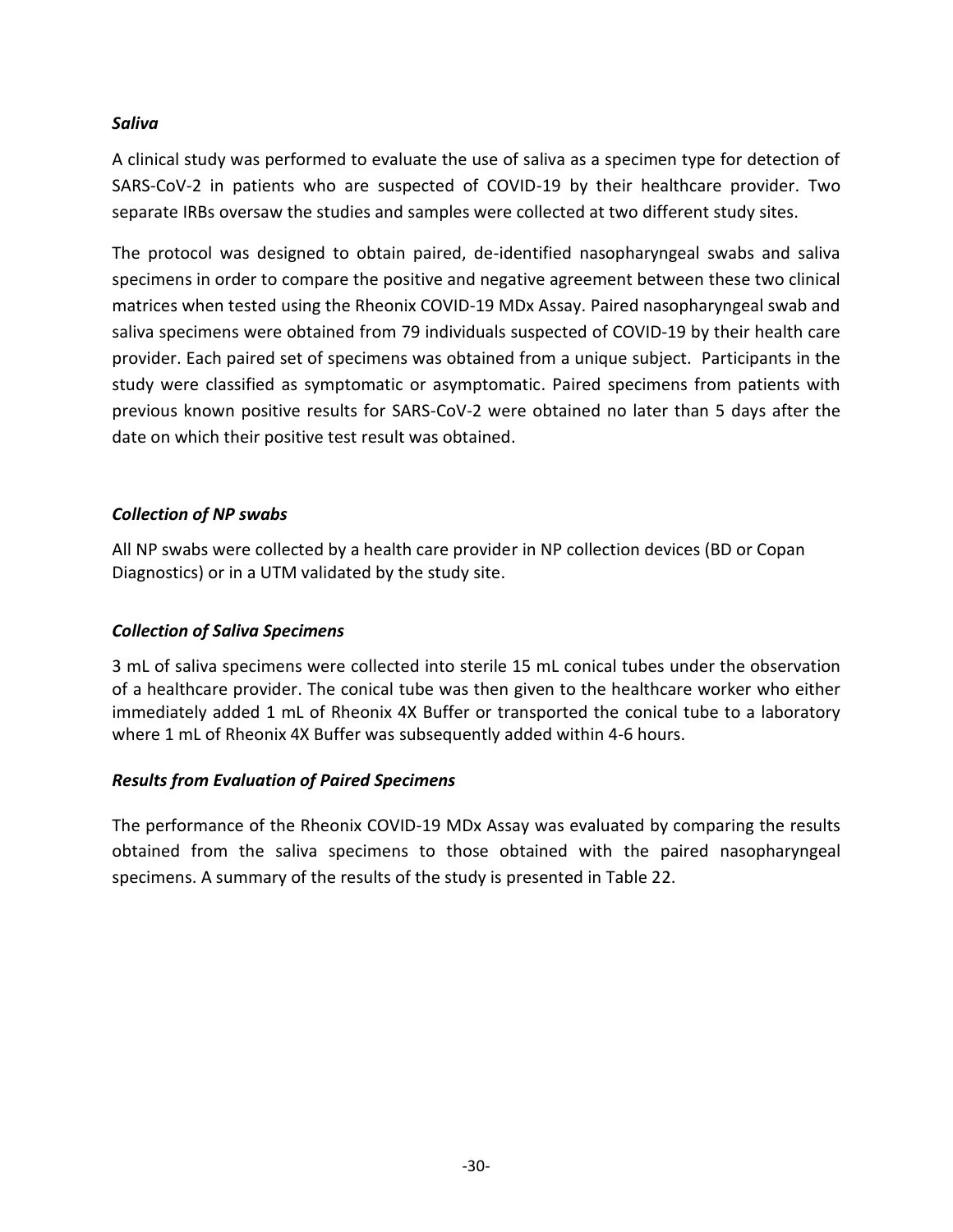|                                                |                 | <b>Results from Nasopharyngeal Swab Specimens</b> |                            |              |  |
|------------------------------------------------|-----------------|---------------------------------------------------|----------------------------|--------------|--|
|                                                |                 | <b>Positive</b>                                   | <b>Negative</b>            | <b>Total</b> |  |
| <b>Positive</b>                                |                 | 44                                                | $\Omega$                   | 44           |  |
| <b>Results from</b><br><b>Saliva Specimens</b> | <b>Negative</b> | 1                                                 | 34                         | 35           |  |
| <b>Total</b>                                   |                 | 45                                                | 34                         | 79           |  |
| <b>Positive Agreement</b>                      |                 | 97.8% (44/45); 88.4%-99.6%                        |                            |              |  |
| <b>Negative Agreement</b>                      |                 |                                                   | 100.0% (34/34); 89.9%-100% |              |  |

**Table 22. Clinical Performance of the Rheonix MDx Assay Evaluating Saliva Specimens with Matched Nasopharyngeal Specimens**

*\*Note: all paired negative specimens were obtained from asymptomatic subjects*

#### *Sample stability*

#### *Study Objective*

The objective of this study was to establish the duration that nasopharyngeal swabs and saliva specimens can be stored under recommended conditions (after immediate addition of Rheonix 4X Sample Buffer or and after a delay of up to 6 hours for saliva specimens.

#### *Study Design*

Specimen stability studies were performed for both the NP swabs and the saliva specimens in Rheonix Sample buffer. In both cases, pooled negative matrix, mixed with Rheonix Sample buffer, was spiked with 1X LoD (i.e., 625 genomic equivalents/mL) of inactivated SARS-CoV-2 virus (NATtrol™ SARS-Related Coronavirus 2 (SARS-CoV-2) Stock, Catalog Number NATSARS(COV2)-ST, Zeptometrix, Buffalo, NY)), and then 20 replicates of each specimen type were tested over a 16 day period (testing at time zero, 7, 9, 14 and 16 days). Since a 14-day stability claim was the goal, 16 days represents a time frame 10% longer than the planned claim. The saliva specimens were stored at room temperature (25 °C) while the NP swabs were stored at 2-8 °C.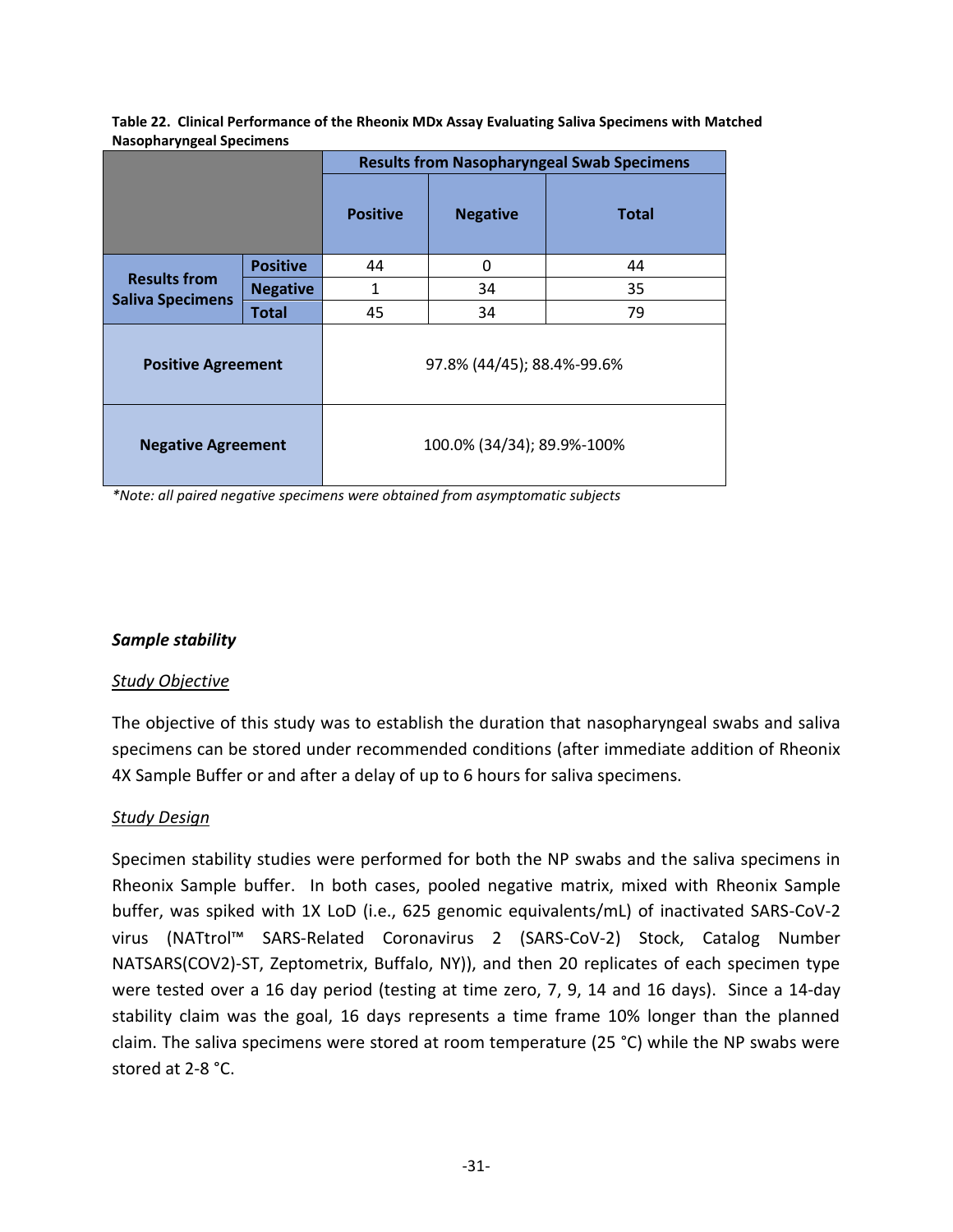In order to support up to a 6 hour waiting period before addition of the 4X Rheonix Sample Buffer post-collection of saliva specimens, 21 replicates of inactivated SARS-CoV-2 at 1875 copies/mL (3x LoD) were tested at different timepoints (baseline, 24 hours, 48 hours, 72 hours) after storage at either room temperature or 4 °C.

#### *Study Results*

#### **Saliva Specimens**

As noted in Table 23, all tested time points for saliva specimens stored at 25 °C (i.e., room temperature) through 16 days of storage returned at least 95% positive results.

**Table 23. Stability of Saliva Specimens When Stored at Room Temperature after Immediate Addition of Rheonix 4X Sample Buffer**

| <b>Days Stored</b> | <b>Number of Samples</b><br><b>Tested</b> | <b>Number of Samples that</b><br><b>Yielded Positive Results</b> | <b>Percent Positive Results</b> |
|--------------------|-------------------------------------------|------------------------------------------------------------------|---------------------------------|
|                    | 20                                        | 20                                                               | 100%                            |
|                    | 20                                        | 20                                                               | 100%                            |
|                    | 20                                        | 20                                                               | 100%                            |
| 14                 | 20                                        | 20                                                               | 100%                            |
| 16                 |                                           | 19                                                               | 95%                             |

As noted in Table 24, all tested time points for saliva specimens stored at either room temperature or 4 °C through 72 hours before Rhenoix 4X Sample Buffer addition returned 100% positive results.

**Table 24. Stability of Saliva Specimens when Rheonix 4X Sample Buffer was not Immediately Added after storage at Room Temperature and 4 °C**

|                                          |                                                     | <b>Number of Positive Results</b> |             |  |
|------------------------------------------|-----------------------------------------------------|-----------------------------------|-------------|--|
| <b>SARS-CoV-2 in</b><br>saliva matrix at | Time prior to<br>adding 4X<br><b>Rheonix Buffer</b> | <b>Room Temp</b>                  | $4^\circ$ C |  |
| 1875                                     | 0 hrs                                               | 12/12                             | 12/12       |  |
| copies/mL                                | 24 hrs                                              | 3/3                               | 3/3         |  |
|                                          | 48 hrs                                              | 3/3                               | 3/3         |  |
|                                          | 72 hrs                                              | 3/3                               | 3/3         |  |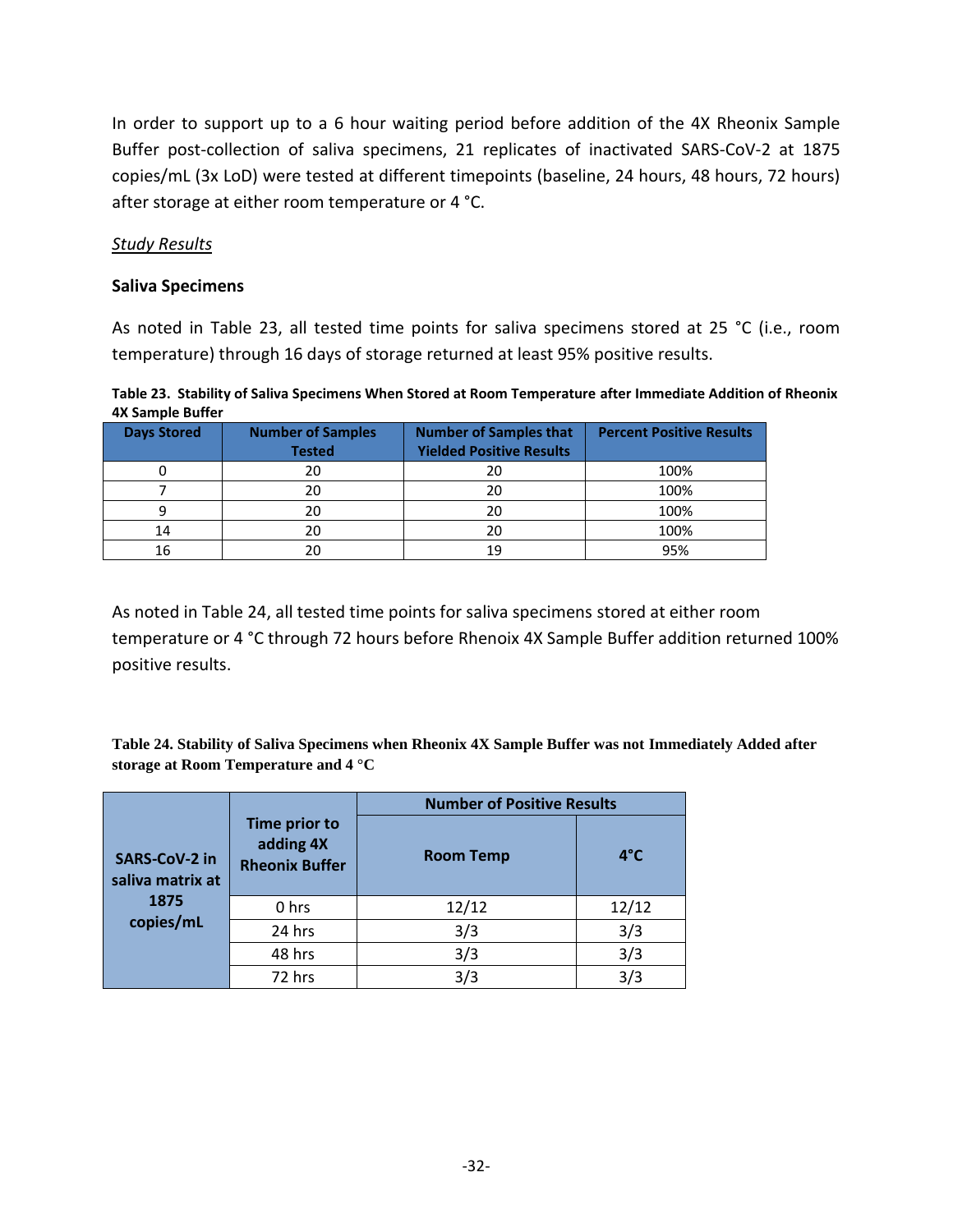#### **NP Swab specimens**

As noted in Table 25, all tested time points for nasopharyngeal swabs stored at 2-8°C through 16 days of storage returned at least 95% positive results.

| DUIICI.            |                                           |                                                                  |                                 |
|--------------------|-------------------------------------------|------------------------------------------------------------------|---------------------------------|
| <b>Days Stored</b> | <b>Number of Samples</b><br><b>Tested</b> | <b>Number of Samples that</b><br><b>Yielded Positive Results</b> | <b>Percent Positive Results</b> |
|                    | 20                                        | 20                                                               | 100%                            |
|                    | 20                                        | 20                                                               | 100%                            |
| q                  | 20                                        | 19                                                               | 95%                             |
| 14                 | 20                                        | 19                                                               | 95%                             |
| 16                 | 20                                        | 19                                                               | 95%                             |

| Buffer. | Table 25. Stability of NP Swab Specimens When Stored at 2-8 °C after immediate addition of Rheonix Sample |
|---------|-----------------------------------------------------------------------------------------------------------|
|         |                                                                                                           |

The above results support the stability of both saliva specimens stored at 25 °C and nasopharyngeal swab specimens stored at 2-8 °C for 14 days.

## **Labeling Symbology**

| Symbol | Title of symbol                  | <b>Explanatory Text</b>                                                                                                    | <b>Standard Reference</b>                                                          |
|--------|----------------------------------|----------------------------------------------------------------------------------------------------------------------------|------------------------------------------------------------------------------------|
|        | Manufacturer                     | Indicates the medical device<br>manufacturer                                                                               | ISO 15223-1:2016 Reference no.<br>5.1.1                                            |
|        | Date of<br>Manufacture           | Indicates the date when the<br>medical device was<br>manufactured                                                          | ISO 15223-1:2016 Reference no.<br>5.1.3<br>ISO 7000:2014<br>Reference no. 2497     |
|        | Consult<br>instructions for use  | Indicates the need for the<br>user to consult the<br>instructions for use                                                  | ISO 15223-1:2016 Reference no.<br>5.4.3<br>ISO 7000:2014<br>Reference no.1641      |
|        | Temperature limits               | Indicates the temperature<br>limits to which the medical<br>device can be safely exposed.                                  | ISO 15223-1: 2016<br>Reference number 5.3.7<br>ISO 7000:2014<br>Reference no. 0632 |
|        | Do not use if<br>damaged         | Indicates a medical device<br>that should not be used if the<br>package has been damaged or<br>opened                      | ISO 15223-1: 2016 reference<br>number 5.2.8<br>ISO 7000:2014<br>Reference no. 2606 |
|        | Single use only; do<br>not reuse | Indicates a medical device<br>that is intended for one use,<br>or for use on a single patient<br>during a single procedure | ISO 15223-1:2016 Reference no.<br>5.4.2<br>ISO 7000:2014<br>Reference no. 1051     |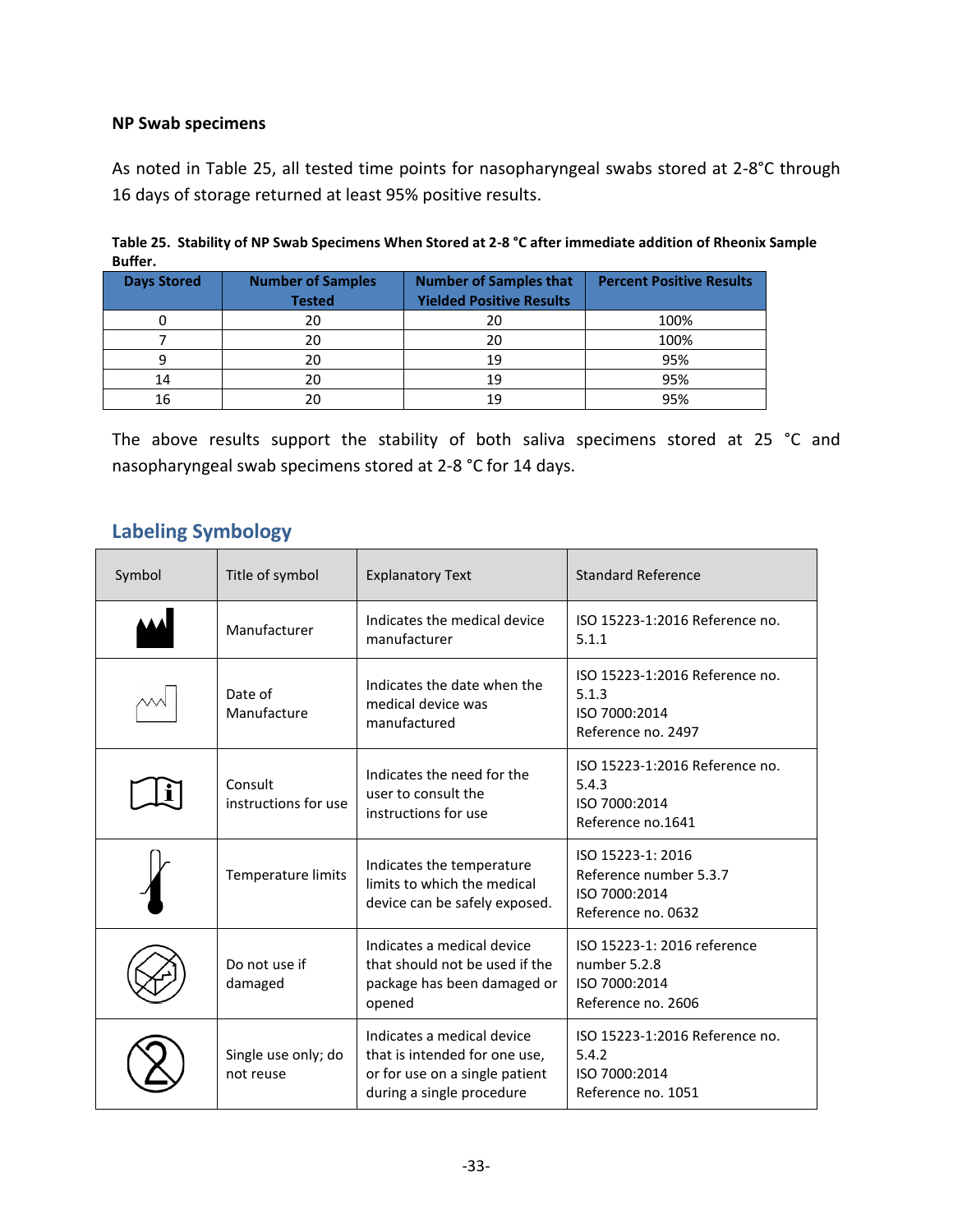|               | Caution, consult<br>accompanying<br>documents                   | Indicates the need for the<br>user to consult the<br>instructions for use for<br>important cautionary<br>information       | ISO 15223-1:2016 Reference no.<br>5.4.4<br>ISO 7000:2014<br>Reference no. 0434 |
|---------------|-----------------------------------------------------------------|----------------------------------------------------------------------------------------------------------------------------|--------------------------------------------------------------------------------|
|               | Contains sufficient<br>contents for <n><br/>tests</n>           | Indicates the total number of<br>IVD tests that can be<br>performed with the IVD                                           | ISO 15223-1:2016 Reference no.<br>5.5.5<br>ISO 7000:2014<br>Reference no. 0518 |
| <b>IVD</b>    | In vitro diagnostic<br>medical device                           | Indicates a control material<br>that is intended to verify the<br>performance characteristics of<br>another medical device | ISO 15223-1:2016 Reference no.<br>5.5.2<br>ISO 7000:2014<br>Reference no. 2494 |
| <b>R</b> ONLY | Prescription use<br>only                                        | Caution: Federal law (USA)<br>restricts this device to sale by<br>or on the order of a licensed<br>healthcare practitioner | 21 CFR 801.109                                                                 |
| <b>REF</b>    | <b>Catalog Number</b>                                           | Indicates the manufacturer's<br>catalogue number to identify<br>the medical device                                         | ISO 15223-1:2016 Reference no.<br>5.1.6<br>ISO 7000:2014<br>Reference no. 2493 |
| <b>LOT</b>    | Lot Number                                                      | Indicates the manufacturer's<br>batch code to identify the<br>batch or lot                                                 | ISO 15223-1:2016 Reference no.<br>5.1.5<br>ISO 7000:2014<br>Reference no. 2492 |
|               | Environmental or<br>aquatic toxicity                            | Indicates a potential of<br>environmental or aquatic<br>toxicity                                                           | US: 29 CFR 1910:1200 (HCS)<br>EU: Regulation 1272/2008/EC GHS<br>09            |
|               | Use by                                                          | Indicates the date after which<br>the medical device is not to be<br>used                                                  | ISO 15223-1:2016 Reference no.<br>5.1.4<br>ISO 7000:2014<br>Reference no. 2607 |
|               | Skin Irritation,<br>category 2<br>Eye Irritation,<br>category 2 | Indicates a potential for<br>health risk to the user of the<br>medical device                                              | US: 29 CFR 1910:1200 (HCS)<br>EU: Regulation 1272/2008/EC GHS<br>07            |

## <span id="page-34-0"></span>**Intellectual Property**

The Assay is covered by the following patents:

The Rheonix COVID-19 MDx Assay is covered by the following patents (US patents referenced unless otherwise noted):

Workstation: US 7,976,795; US 8,101,428; US 8,383,039; US 8,609,039; US 9,151,701; CN 102906573; JP 6058399; JP 6104327; US 9,096,890; US 8,986,614; US9,102,979; US 9,328,381; US 9,556,478; AU 2011221244